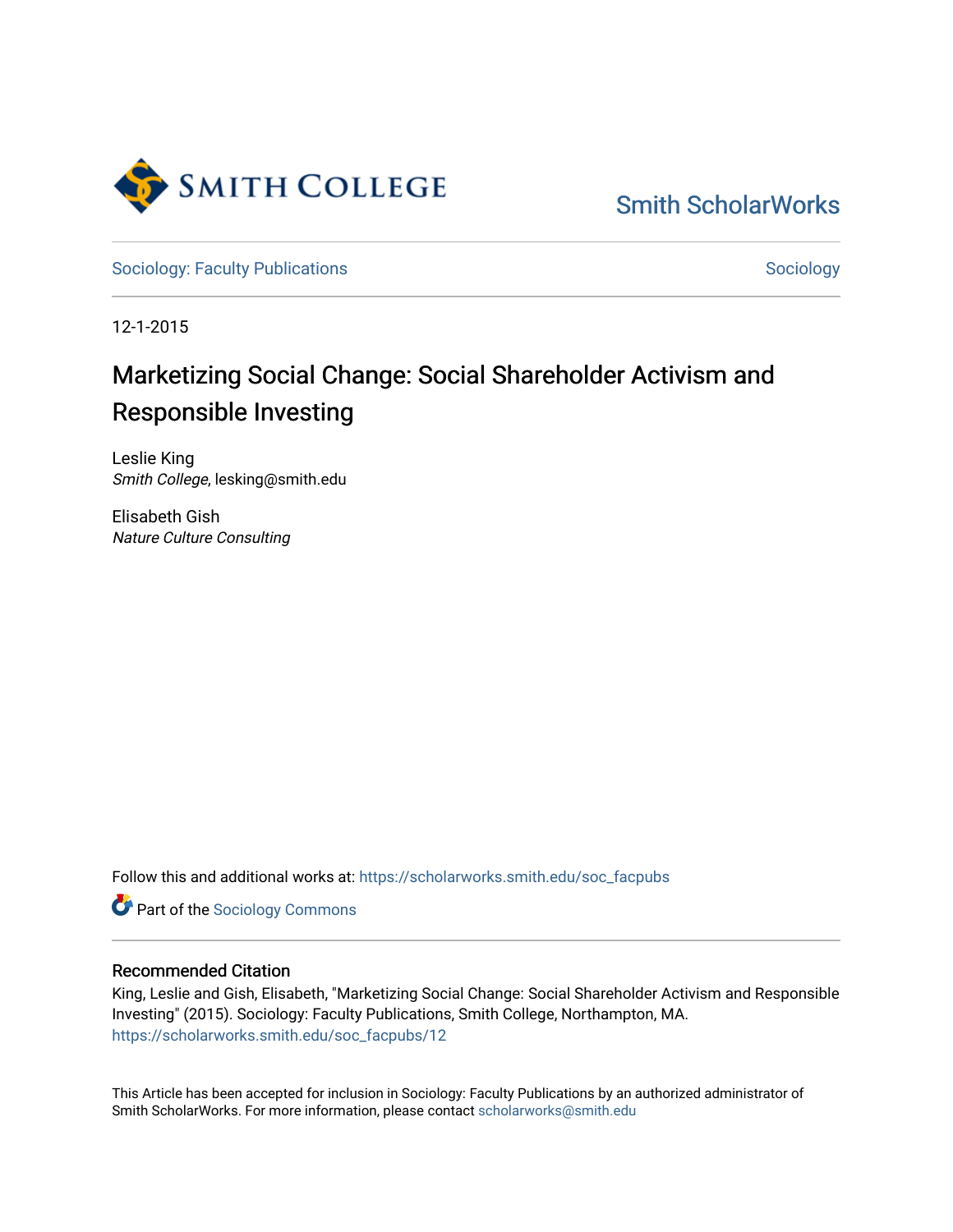**576[799](http://crossmark.crossref.org/dialog/?doi=10.1177%2F0731121415576799&domain=pdf&date_stamp=2015-03-25)**SPXXXX10.1177/0731121415576799Sociological Perspectives**King and Gish**

## **Marketizing Social Change: Social Shareholder Activism and Responsible Investing**

Sociological Perspectives 2015, Vol. 58(4) 711–730 © The Author(s) 2015 Reprints and permissions: sagepub.com/journalsPermissions.nav DOI: 10.1177/0731121415576799 spx.sagepub.com



Leslie King<sup>1</sup> and Elisabeth Gish<sup>2</sup>

#### **Abstract**

This article examines social shareholder advocacy and socially responsible investing (SRI) to better understand the marketization of activism and the intersection of business and social justice. We use archival, interview, and participant observation data to explore how social shareholder activism has increasingly come to be practiced for profit. We show how the movement's history in social justice activism of the 1960s and 1970s continues to shape the practice today, even while it is increasingly commodified, marketized, and shaped by the ideals and practices of business and finance. Shareholder activists and other SRI advocates have created a new market and a hybrid form of investing that melds social and environmental concerns with financial profit. However, as the fundamental principles of capital accumulation remain unaltered, these practitioners find themselves pulled and pushed between the competing logics of activist ideals and investment finance.

#### **Keywords**

social movements, shareholder activism, responsible investing, institutional logics

On an October day in 2012, an audience of mostly investment advisors attending an annual Conference on Socially Responsible Investing  $(SRI)^1$  at the Mohegan Sun Resort and Casino gathered for a talk titled, "SRI from Underground to the Penthouse Suite: Have Our Principles Shrunk As Our Assets Have Increased?" According to the conference program, this was a rare opportunity to "hear . . . the Industry Pioneer Robert Zevin, describe the changes in the SRI movement he has seen in the past 45 years of his career . . . As we have won more mainstream clients and adherents, has our focus on challenging wrongs in the current system diminished?" Zevin explained that early on "we called ourselves a movement"—alongside the environmental, women's rights, and civil rights movements—while now, "we think of ourselves as an industry."

This example of the responsible investing/shareholder activism movement illustrates a specific type of social movement consequence, namely, the marketization of movement ideas and practices. Researchers interested in social movement outcomes have typically examined how movements affect changes in government policy, contribute to cultural shifts, and alter the lives of activists (see Snow and Soule 2010). However, recently there is increased interest in the effects

**Corresponding Author:** Leslie King, Department of Sociology, Smith College, 201 Wright Hall, Northampton, MA 01063, USA. Email: [lesking@smith.edu](mailto:lesking@smith.edu)

<sup>1</sup>Smith College, Northampton, MA, USA

<sup>2</sup>Nature Culture Consulting, Phnom Penh, Cambodia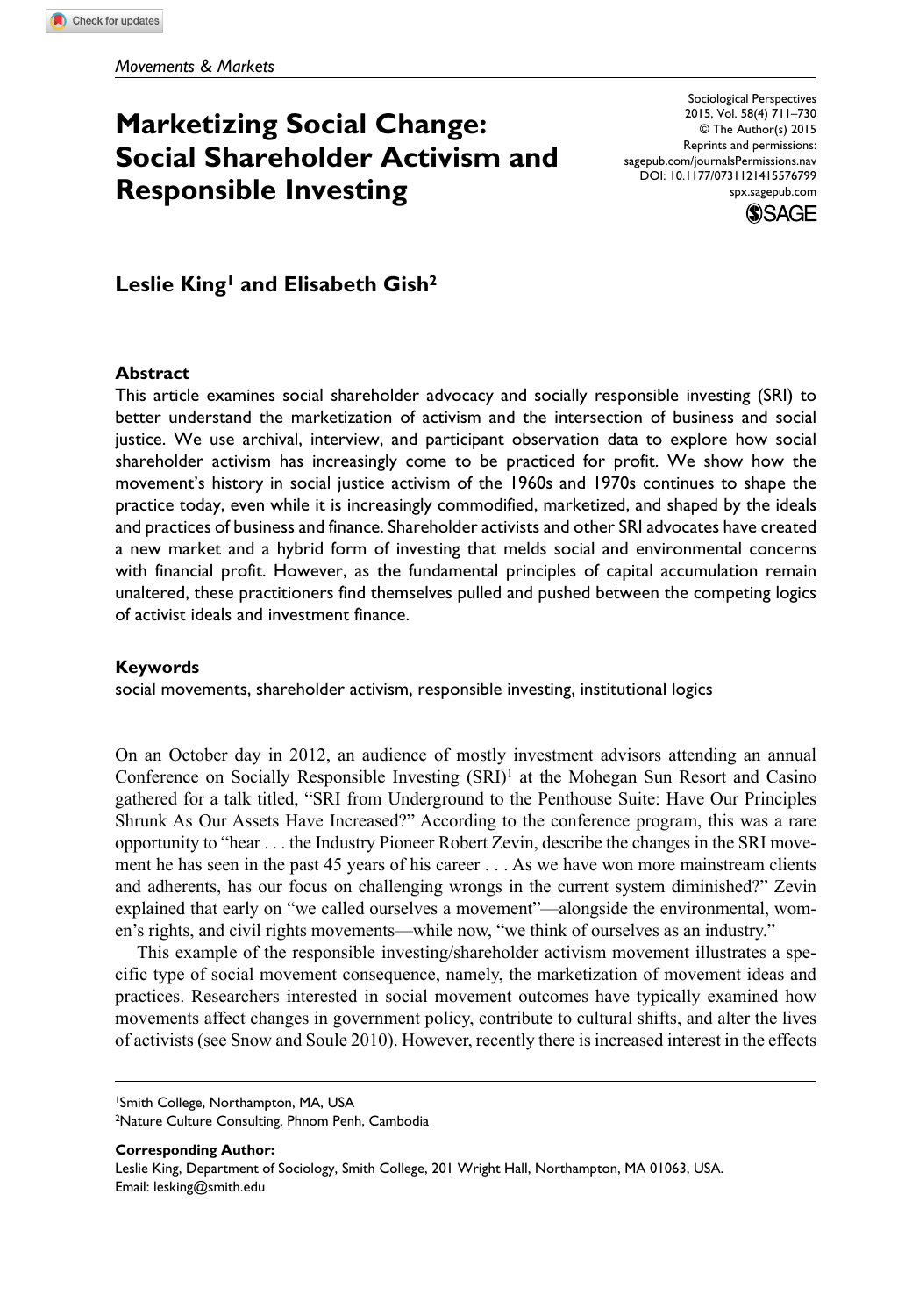of market forces on social movements and philanthropy (see, for example, Dauvergne and LeBaron 2014; King 2006; Nickel and Eikenberry 2009; Tokar 1997) and the marketization or/ and corporatization of movement ideas and practices (see Jaffee and Howard 2010; Soederberg 2009).2 For movements advocating social and environmental justice, marketization creates serious tensions as the profit imperative competes with movement ideals. We use the case of shareholder activism and SRI to explore such tensions and their consequences. We argue that, up till now at least, longtime SRI practitioners in for-profit companies have, for the most part, been able to retain a fair amount of their social justice agenda, even while operating in a profit-oriented environment.

Shareholder activism occurs when socially concerned investors use their equity positions to call for increased transparency, better reporting, or, in some instances, policy changes in corporations. Shareholder activists lobby corporate leaders and seek changes in corporate behavior by working through existing legal structures to modify, rather than radically challenge, corporate structures and practices. Min-Dong Paul Lee and Michael Lounsbury (2011:159) argue that shareholder activism is "a unique form of social movement activism that seeks changes in corporate social behavior." It is different from other social movement activism, in that most participants are investors in the companies they seek to change; for this reason, some call shareholder activism an "insider tactic" (Soule 2009). "Social shareholder activism" focuses mainly on social and environmental issues and is thus distinguished from similar actions driven solely by financial motivations (Lee and Lounsbury 2011).<sup>3</sup> It can include letter-writing campaigns, divestment, dialogue with corporate leaders, and shareholder resolutions, whereby shareowners submit a proposal to be voted on, usually by proxy ballot, at the company's annual meeting.

Shareholder activism is a social change endeavor that is increasingly practiced for profit by responsible investment firms. In the 1960s and 1970s, nonprofits and activists with low budgets often leveraged borrowed or donated shares to file shareholder resolutions. Whereas some noninvestor activists still participate, the field has grown and become more sophisticated as for-profit and other professional organizations have come to dominate. Since the 1990s, institutional investors such as pension funds and union groups (see Marens 2008) play a larger role. SRI firms, such as Calvert or Domini, and pension funds are now the most visible players (Welsh and Passoff 2012). Meanwhile, larger financial corporations such as Deutsche Bank and Morgan Stanley have begun to offer "responsible investment" products (now also called "ESG" (environmental, social, and governance) or "impact" investing, based on the principle that taking social, environmental, and governance issues into account is good for companies' financial bottom line).

As responsible investing and shareholder activism have come to be increasingly practiced by for-profit firms, the logic of social justice activism intersects more and more with the logic of the market. Patricia Thornton and William Ocasio (1999:101) explain that institutional logics consist of "the socially constructed, historical patterns of material practices, assumptions, values, beliefs, and rules by which individuals produce and reproduce their material subsistence, organize their time, and provide meaning to their social reality." The logic of social justice and environmental social change emphasizes redistribution of wealth, internalization of externalities, and other ideals that potentially threaten business profits. The logic of capital accumulation, by contrast, emphasizes profits above all else.

Recent work by organizations scholars addresses what may happen when organizations (and individuals in those organizations) are faced with competing logics (Battilana and Dorado 2010; Greenwood, Raynard, Kodeih, Micelotta, and Lounsbury 2011; Pache and Santos 2010). Julie Battilana and Silvia Dorado (2010), for example, compare how two different for-profit microlending institutions attempted to bridge the need for profit with a social justice-derived commitment to providing loans to very poor people. Greenwood et al. (2010:318) explain that "[t]o the extent that the prescriptions and proscriptions of different logics are incompatible, or at least appear to be so, they inevitably generate challenges and tensions for organizations exposed to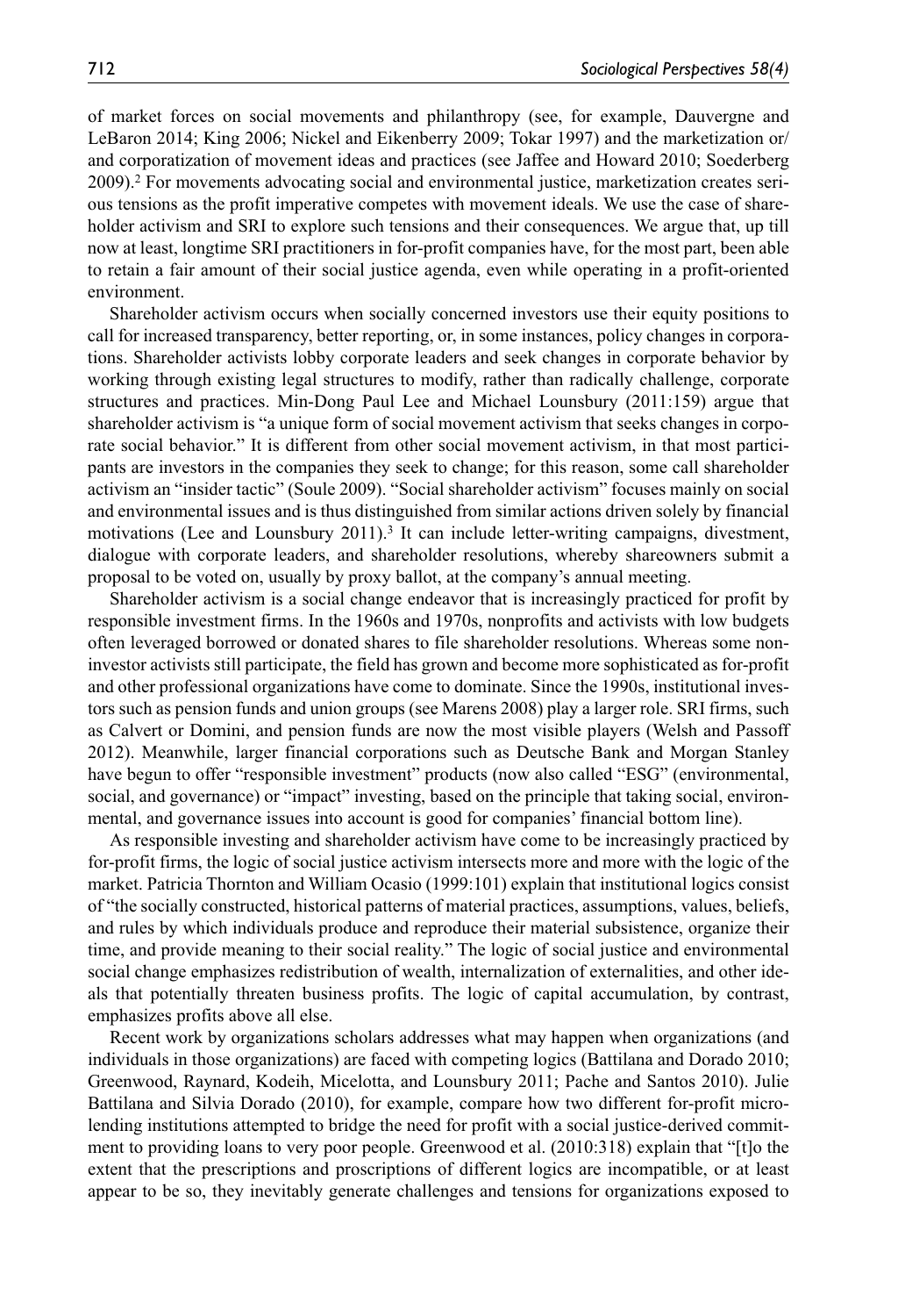them." Yet despite such tensions, competing logics sometimes endure —one does not necessarily win out over another (Greenwood et al. 2011).

Sociologists are generally in agreement that when social justice and market logics intersect, social justice ideals and practices tend to be weakened (Jaffee 2012; Jaffee and Howard 2010; Johnston 2008; Lounsbury 2005). Michael Lounsbury (2005) examines how recycling transitioned from a social movement concerned with community empowerment and environmental protection to a technocratic profit-driven endeavor as large garbage-hauling firms received contracts from local governments to collect and process recyclables. In the case of recycling, very little remains of the early social justice ideals (see also Pellow, Schnaiberg, and Weinberg 2000). Daniel Jaffee (2012) shows how the fair trade movement has come to be increasingly dominated by corporate actors that work to weaken fair trade standards. Similarly, organic agriculture began as a social movement, the progressive wing of which hoped to achieve a more holistic way of interacting with the land and a more equitable set of distribution practices. As corporations entered the organics market, they sought to weaken the official definitions of organic to facilitate participation at the industrial level (Guthman 2004). These cases exemplify ways in which market logics may come to dominate social justice-inspired endeavors. But are social justice logics, though weakened, completely eclipsed? If not, how do at least some of the social-justice-inspired ideas and practices originated by movement activists persist, even under market conditions? How might conflicting logics of social justice and profit coexist?

What follows is an empirical study of how the shareholder activism/responsible investing movement partially developed into an industry and the consequences of that evolution. We specifically investigate the question of whether and how the seemingly incompatible logics of social justice and market/profit both persist in for-profit SRI firms and investigate how and why market logic has not completely trumped social justice agendas. In doing so, we hope to further illuminate what may happen when movement activities become marketized and/or when movements seek to use the market as a social change mechanism. A more complete understanding of the processes at play when movements and markets intersect may facilitate theorizing of this phenomenon and may also allow movements to structure future projects so as to limit or avoid the weakening of social justice components that often accompany marketization and corporatization (Jaffee and Howard 2010).

By "marketization," we refer to the growth in the number of for-profit SRI firms and SRI products, and the entrance into the field of "responsible investing" by large and powerful players such as Deutsche Bank, Morgan Stanley, and Bank of America. Marketization is partially linked with professionalization, by which we mean the growth in both nonprofit and for-profit organizations staffed by paid employees, the creation of courses of study in business schools, the routinization of typical forms of shareholder activism, and the growth of a small army of professionals—at the Securities Exchange Commission, in companies, in consulting firms and elsewhere—that deal with various social shareholder and investor demands. Although these processes are distinct, they influence each other, as we will discuss below.

Although shaped by the imperatives of business and investment, social shareholder activism and SRI continue to be partially shaped by the social justice/social change logic on which it was founded. Shareholder activists and advocates of responsible investing have helped to create a new market and a hybrid form of investing that melds social and environmental concerns with financial profit, but the fundamental logic of capital accumulation persists, creating a tension whereby responsible investing advocates seek profit on one hand and the internalization of "bad" externalities on the other. With the creation and growth of for-profit SRI firms, shareholder activism/SRI has become a consumer product that is marketed to investors (consumers of financial products) seeking to better align their social values with their financial decisions. We investigate how what began as a fairly radical tactic for progressive causes became marketized and led to the development of "hybrid"4 organizations that seek to merge social and environmental justice ideals with profit.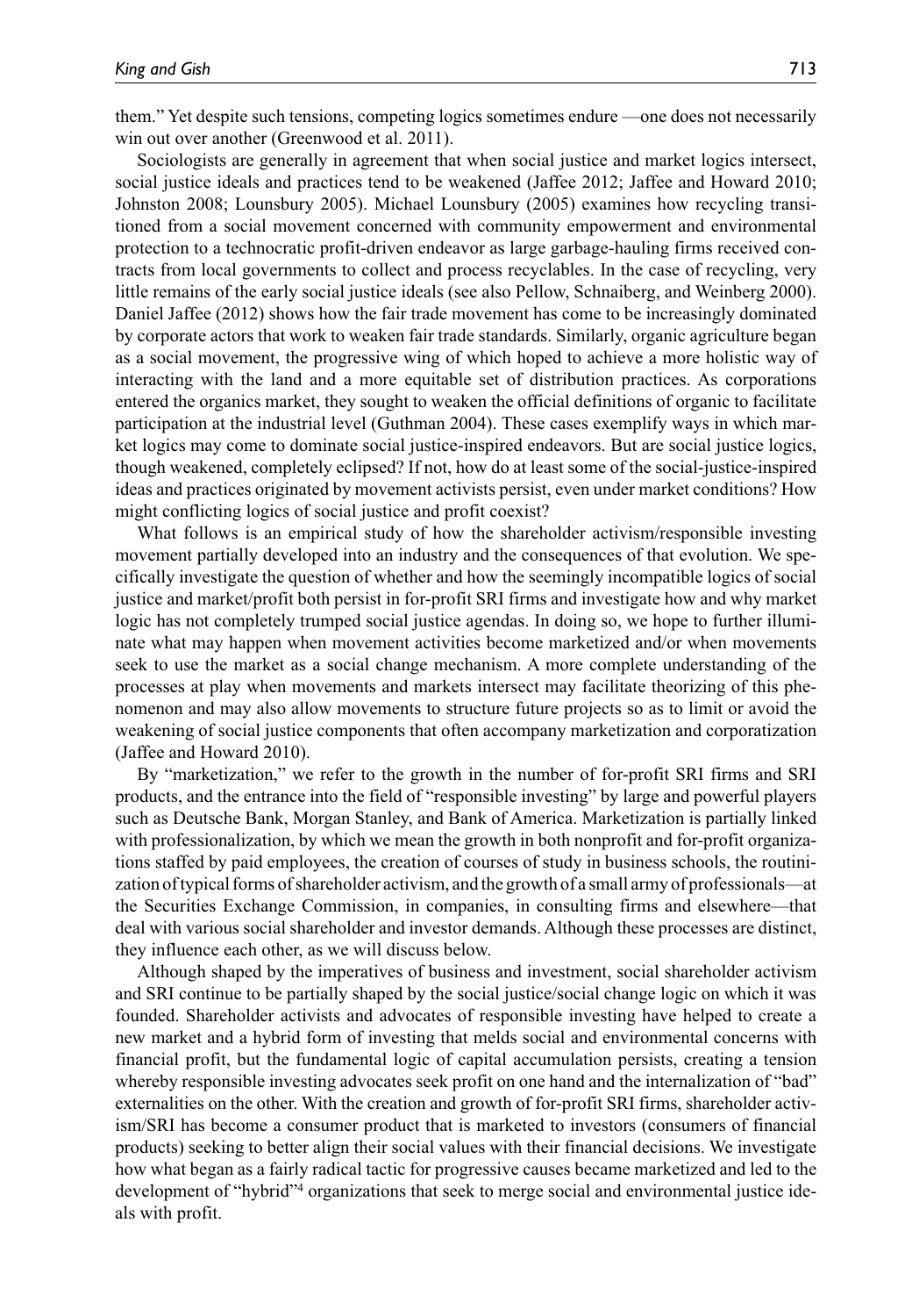#### **Data and Method**

Data for our study derive from 22 semistructured interviews with U.S.-based shareholder activists/practitioners that took place between 2009 and 2013; a participant observation at the Interfaith Center for Corporate Responsibility (ICCR) in fall 2009; attendance/participation at several investment-related events<sup>5</sup>; examination of books, articles, and blogs by practitioners of shareholder advocacy; and reviews of numerous online sources, including websites of firms engaging in shareholder activism. We also draw upon an array of secondary sources, mostly reports and blogs by legal and business scholars.

Our interest in this topic sprang from the first author's experience as a member of an institutional "responsible investment" committee, which was charged with defining proxy-voting guidelines for shareholder resolutions. We wondered who was submitting these resolutions and why. Upon discovering that social shareholder resolutions originated in the social movement activism of the 1960s, we set out to learn more about the people involved and their interest in this particular tactic.

The project began as a "field-driven" participant observation (Lichterman 2002) at the Interfaith Center on Corporate Responsibility (ICCR), a nonprofit organization that unites faithbased and other concerned investors to work toward corporate social responsibility via responsible investment and shareholder advocacy. For two months in fall of 2009, the first author volunteered one morning per week at ICCR's office in New York City working on a project (assigned by ICCR's Director) to compile a list of companies offering SRI products. At this time, semistructured interviews were conducted with five ICCR staff members suggested by the Director because of their direct involvement with member organizations and/or with shareholder activism specifically. The initial research goals were to understand the following: how the process worked (including who engaged in shareholder activism and responsible investing), how the target companies and issues were identified, and what drew practitioners to the practice. Field notes and interview data from this initial experience were coded to develop categories (Strauss and Corbin 1998), at which point two significant shifts in the social movement were noted: (1) the move toward more dialogue with companies (rather than just filing shareholder resolutions) and (2) the increasing relevance of other, nonreligious entities (such as pension funds and SRI firms).

Subsequently, we conducted 17 more semistructured interviews with key informants (Blee and Taylor 2002) and other respondents selected to represent specific positions in the field. For example, we made sure to interview practitioners from both for-profit and not-for-profit entities, as well as lawyers who advise these entities on their resolutions. We do not use the names of the people interviewed but instead refer to them as R1, R2, and so on (the appendix provides the job description of each). Interviews lasted between half an hour and two hours; most were in-person, though six were done via telephone. Shareholder activists of all persuasions (whether employees of firms or volunteer activists) were incredibly generous with their time; four respondents were interviewed more than once, and several corresponded with us subsequently via e-mail (to send additional information or to answer follow-up questions). Interview transcriptions were coded and triangulated with field notes and archival documents. Our process was iterative: As we recognized how the movement was increasingly shaped by business and how for-profit SRI practices were being shaped by movement ideals, we began to investigate that intersection more specifically, and our last three interviews focused more on these questions.

In the following sections, we first provide a brief history, showing how social shareholder activism began as a tactic used by left-leaning social movements and how a professional nonprofit organization soon became the major player in the emerging field. Meanwhile, for-profit responsible investment firms were formed that grew in size and number slowly but surely in subsequent decades. Next, we describe social shareholder activism as it is currently practiced and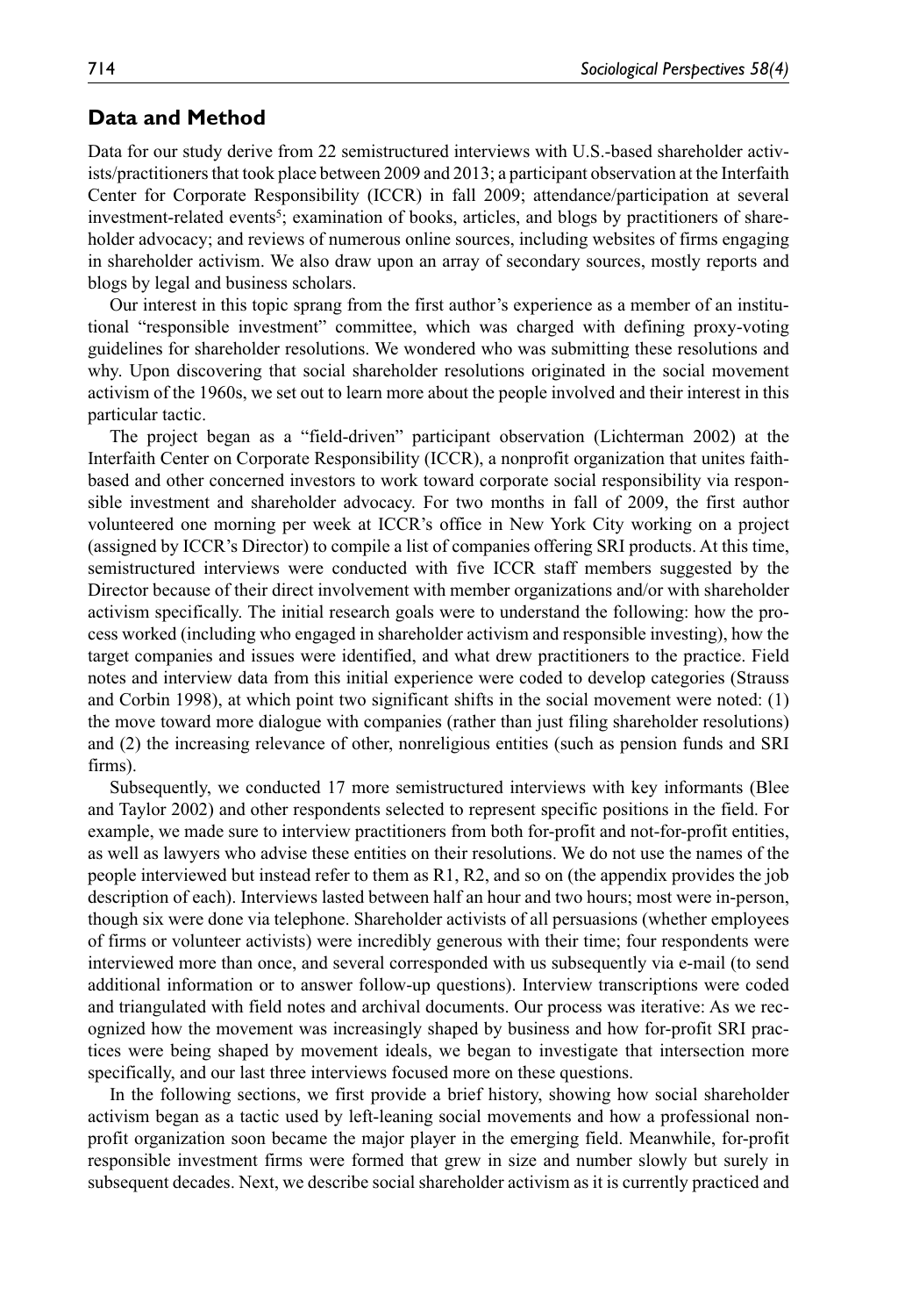### **Shareholder Activism as Social Change Activism**

Shareholder activists were early challengers of corporate power, pioneering the practice in the 1960s and early 1970s. Social shareholder activism has been used by, or ideologically linked to, almost every major social movement, including civil rights, anti-Apartheid, feminism, GLBT rights, and environmentalism.

Three distinct campaigns initially shaped this movement. First, in the mid-1960s, Saul Alinsky and other activists, while working on a civil rights campaign in Rochester, New York, had the idea to use shareholder power to pressure companies (Alinsky 1971). Borrowing shares of Kodak, activists attended the company's annual meeting to confront management on an array of issues, including hiring and training practices. Alinsky's ideas helped to spread the notion that shareholders could use their position to influence corporate social and environmental practices. Second, in 1968, the Medical Committee for Human Rights, a social justice organization, filed a shareholder proposal with Dow Chemical demanding the company be prohibited from selling napalm if the intended use was against human beings. Dow initially refused to put the resolution on its proxy ballot, but a Court of Appeals ruling forced the company to allow the proposal, setting the legal precedent for allowing shareholder proposals that dealt with social, rather than strictly financial, issues. Third, the Campaign to Make General Motors Responsible (Campaign GM), a group concerned with civil rights and other progressive causes, filed nine proposals in 1970; two of these were upheld by the SEC (the government agency that rules on the legitimacy of shareholder proposals) and allowed to be voted upon (see Martin 2002). Although these resolutions received only tiny percentages of "yes" votes (2.4 percent and 2.7 percent respectively), Leon Sullivan, a civil rights activist, was subsequently appointed to GM's Board of Directors.

These and other efforts raised awareness of the idea that by investing in a company, one was indirectly supporting that company's actions; this awareness fueled the SRI movement. In 1973, ICCR was founded by a consortium of religious leaders whose goal was to use their power as shareholders to influence companies' actions (ICCR 2009). ICCR became a key player in the efforts to render corporations more socially responsible, and its approximately 275 member organizations continue to file large numbers of shareholder resolutions yearly (Logsdon and Van Buren 2008). ICCR provided the movement with a professional organization that has continued to serve as a clearinghouse for ideas and strategies since its inception.

The anti-Apartheid movement proved crucial to the subsequent development of the movement. It brought institutional shareholders like foundations and educational institutions into the field and expanded the tactical repertoire to include divestment. Between 1977 and 1989, about 18.5 percent of colleges and universities in the United States divested either partially or totally from South Africa–related stocks and bonds (Soule 2009), and numerous pension funds and religious organizations divested from South African corporations (Massie 1997).

#### *Socially Responsible Investing*

Out of the ad hoc experimenting with social shareholder activism in the 1960s and 1970s, firms emerged that sought to provide SRI for a profit. SRI takes nonfinancial issues into consideration as one strategy for encouraging corporate social responsibility. The main strategy of these early funds was screening out companies engaged in practices deemed unacceptable by the fund managers. Walden Asset Management, a division of Boston Trust, was founded in 1975, and Calvert launched its Social Investment Fund in 1982. Over time, SRI firms broadened their work from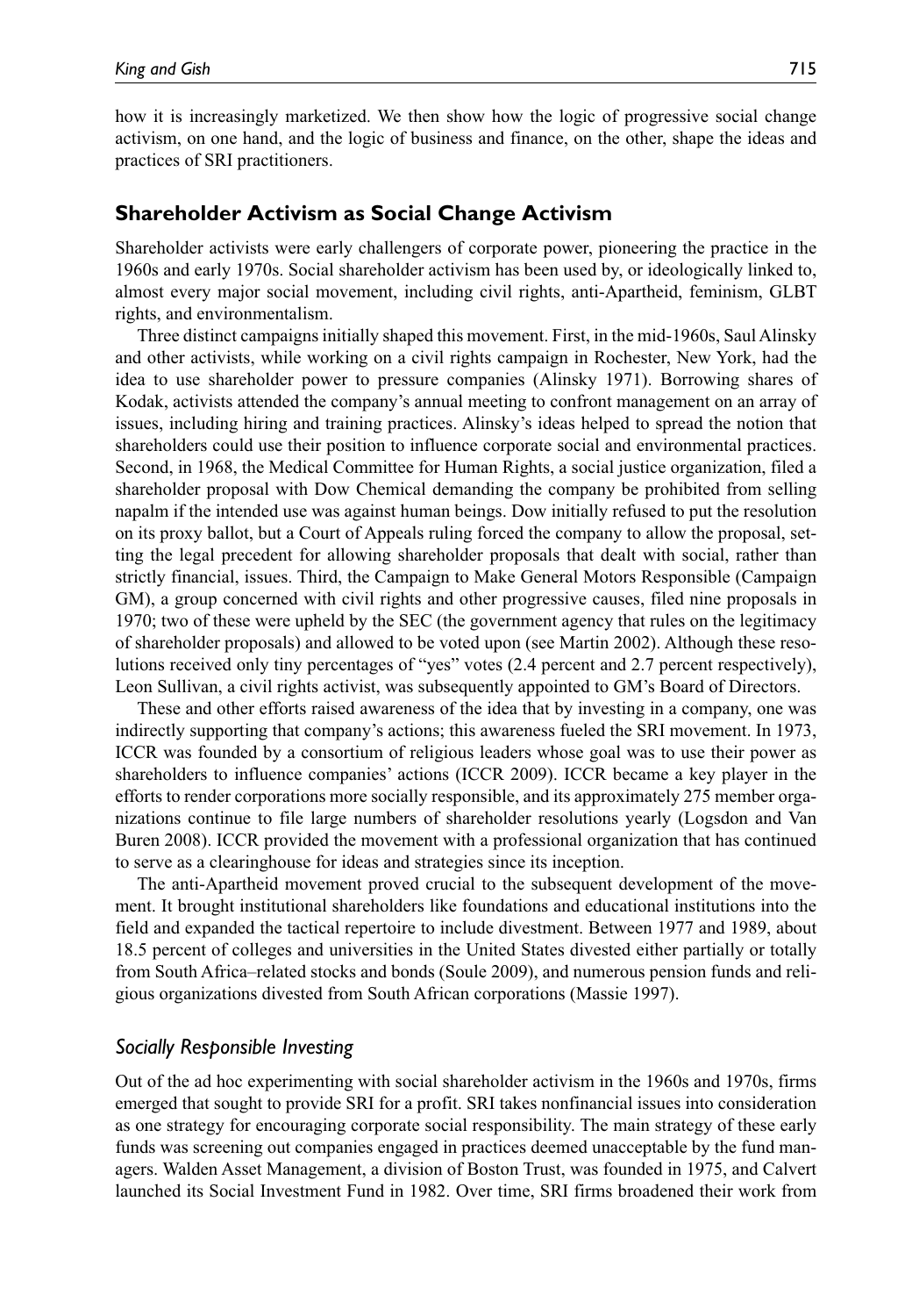screening out problematic companies to engaging with companies and filing shareholder proposals.

Thus, alongside *activists* dedicated to a specific cause (e.g., antiwar, civil rights, anti-Apartheid), for whom shareholder activism was one tactic in a larger arsenal, the ICCR members, other institutional investors—including (at least for awhile) some colleges and universities and pension funds—and SRI firms emerged as *investors* seeking to influence corporate practices more generally and to allow interested parties to invest in ways that align more closely with their values. This distinction between "activists" and "investors" persists today (R17). This article is concerned with the latter (investors), with a particular focus on for-profit SRI firms.

This brief history reveals three important things. First, in creating ICCR, the movement established an important institutional base. Second, new issues and new activists continually enter the field, adding fresh ideas and creating new causes to be dealt with via investing (or divestment) and shareholder activism. Finally, over time, the movement created numerous "lifers," activists that would establish careers in SRI and shareholder activism and continue to influence the field for decades. We will discuss each of these in a later section. First, however, we briefly describe the main strategies that currently comprise SRI and shareholder activism.

#### **Shareholder Activism in the Twenty-First Century**

Screening (investing in "good" companies) $6$  and divestment (selling off shares of companies deemed socially irresponsible) were the primary tools of SRI firms in the 1970s and continues to be used—socially responsible mutual funds, for example, typically do not include companies engaging in specific businesses such as tobacco. However, divestment subsequently became less popular (until very recently, as a fossil fuel divestment movement has gained steam). Today, in addition to screening, SRI practitioners primarily use two main tools: shareholder resolutions (proposals) and dialogue with companies.

Between 1999 and 2009, U.S. shareholders filed more than 3,000 shareholder resolutions on environmental, social, and governance issues.7 Three hundred and forty-nine resolutions were filed in 2012 (Welsh and Passoff 2012). Although some resolutions call for policy changes, most make fairly modest demands, such as calling for companies to disclose information or review and report on a specific issue. Resolutions are almost always nonbinding, and it is difficult to determine their overall impact or success (see, however, Lee and Lounsbury 2011). Although resolutions are garnering greater support from shareholders than in the past (see Welsh and Passoff 2012), most are voted down, and filers know that, but they believe the process may still contribute to the overall goal of pressuring the company to change its policy or practice by sparking a dialogue with management or educating executives and board members about the issue in question. In addition, proposals occasionally garner publicity and can help bring an issue to the attention of the public. Our respondents repeatedly told us that resolutions were typically filed to raise awareness about an issue and to initiate a dialogue with company leaders. As one SRI firm employee (R10) explained, "The proposal is used as a leverage tool to begin dialogue. The proposal is a tool." Thus, while the objectives of individual resolutions are necessarily narrow due to SEC guidelines, the filer's larger goals (e.g., education, dialogue with the company) are usually slightly different, and sometimes broader.

An important trend is that a higher percentage of shareholder resolutions are withdrawn than in the past (Mathiasen 2013; R7), and withdrawal usually indicates that the targeted company has agreed to negotiate with the resolution's proponents. A dialogue may commence when a proposal is withdrawn or, increasingly, at the request of shareholder advocates that a company has gotten to know over time (R7). Only a small handful of studies have examined this dialogue process (see, for example, Burchell and Cook 2006; Logsdon and Van Buren 2009; O'Rourke 2003),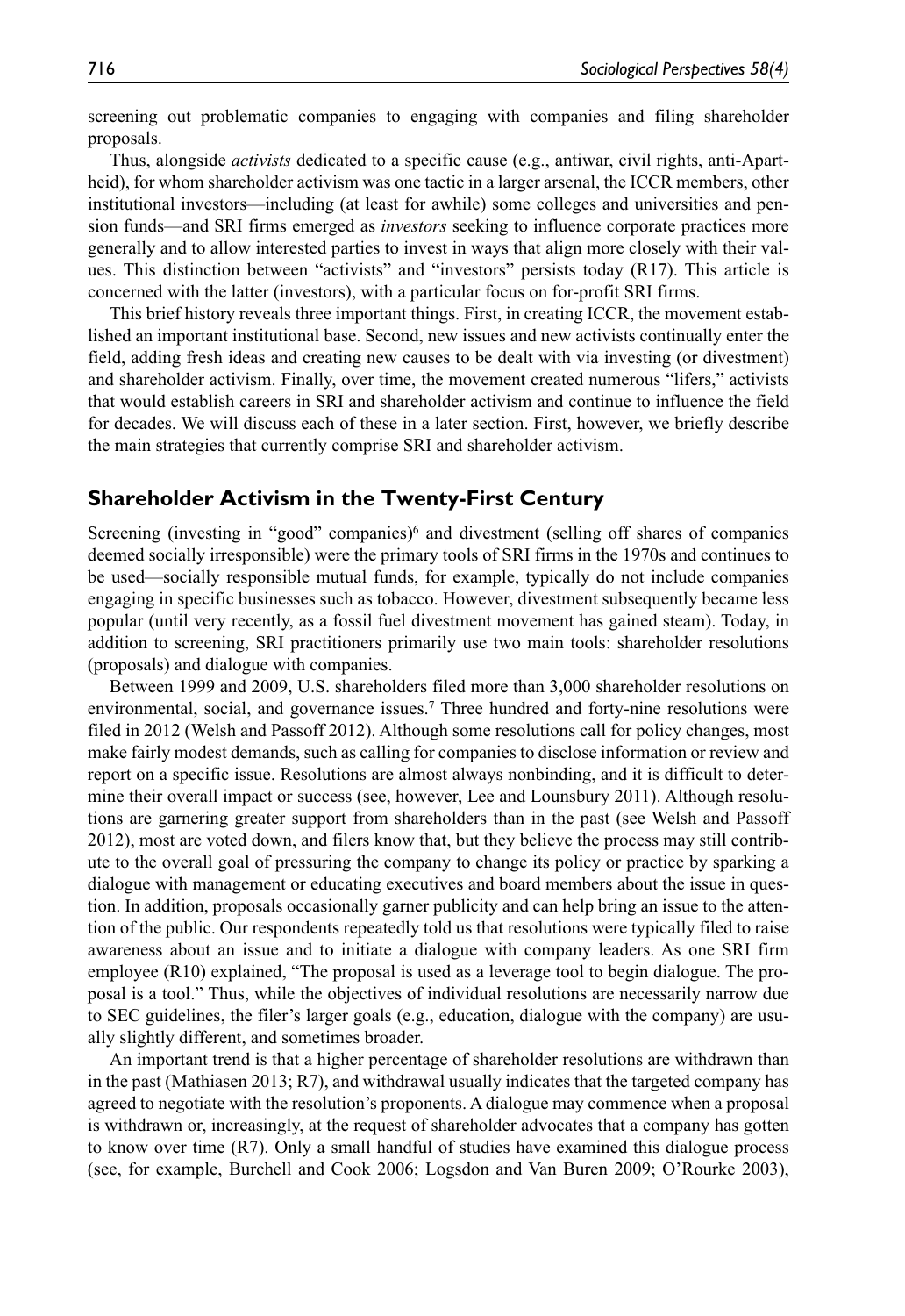which can be difficult to study because both parties may prefer that the interaction remain confidential.

The increasing prominence of dialogues as a change tactic is noteworthy because whereas shareholder proposals are transparent, filed publicly and accessible to all, the dialogue process is typically a private affair between company management and specific shareholders. This shift is occurring in tandem with the growth of for-profit SRIs and other large institutional investors in shareholder advocacy, and it raises concerns similar to those voiced by researchers studying the marketization of other social and environmental causes. For example, in her study of Whole Foods, Josée Johnston (2008:263) argues that privatizing social and environmental change efforts "obscures many of the responsibilities of citizenship, and the associated tools of democratic accountability, public regulation, and strong states to ensure that the commons are effectively regulated, sustained, and equitably accessed over long time-frames." In the case of shareholder advocacy, favoring dialogues over resolutions may reduce public discussion and disenfranchise other shareholders. In cases considered to be successful, however, the outcomes may be discussed and publicized among shareholder practitioners and occasionally the companies as well. Some dialogues go on for years, with companies moving very slowly on advocates' demands (R12, R16). Laura Berry, Director of the ICCR, has stated, "Our time frame is eternity."

The process of filing proposals and engaging in dialogues is now institutionalized and routinized. Regular filers know the SEC rules, and a number of lawyers specialize in advising shareholder activists (R13). What is more, consulting groups now provide information to companies on how to manage proposals and dialogues (see, for example, Ernst & Young 2012). Most organizations that file regularly (SRI firms, pension funds, union groups, religious organizations, and some social movement organizations (SMOs)) have paid staff in charge of shareholder proposals. The process is, in general, less contentious than in the 1970s. And yet, the practices of shareholder activism and SRI are much wider spread than even a decade ago. The field is at a critical moment of change.

#### **Growth of For-profit SRI**

According to the trade organization U.S. Social Investment Forum (US SIF 2013b), in 2012, SRI assets totaled 3.74 trillion, up from 3.07 trillion in 2010. What is more, it is estimated that between 1995 and 2012 the SRI market increased 486 percent, "while the broader universe of assets under professional management in the United States, according to estimates from Thomson Reuters Nelson, has grown 376 percent" (US SIF 2013a). Part of this growth has to do with increasing nonprofit endowment and pension fund investment. However, SRI investment firms undoubtedly play a large role. A trend report by US SIF (2013b) explains that as of 2012, "there were 333 mutual fund products in the United States that consider environmental, social, or corporate governance (ESG) criteria, with assets of \$640.5 billion. By contrast, there were just 55 SRI funds in 1995 with \$12 billion in assets." This growth is intensified by the entrance of larger financial firms into the SRI field. For example, in April 2012, Morgan Stanley Smith Barney announced that it would offer a "new investment platform designed to help clients align their financial goals and their personal values." The company press release stated, "The concept of integrating social and environmental impact into investment decisions is not new, but its growing importance has led to a greater opportunity set for investors" (Morgan 2012). Like Morgan Stanley Smith Barney, numerous traditional investment firms and banks—including Bank of America and Deutsche Bank—have created special funds focusing on SRI. However, most of these large investment firms that now offer socially responsible, sustainable, impact or ESG investing do not file shareholder resolutions (R1). (And, ironically, shareholder resolutions are sometimes filed against them by the more activist-oriented entities described above.)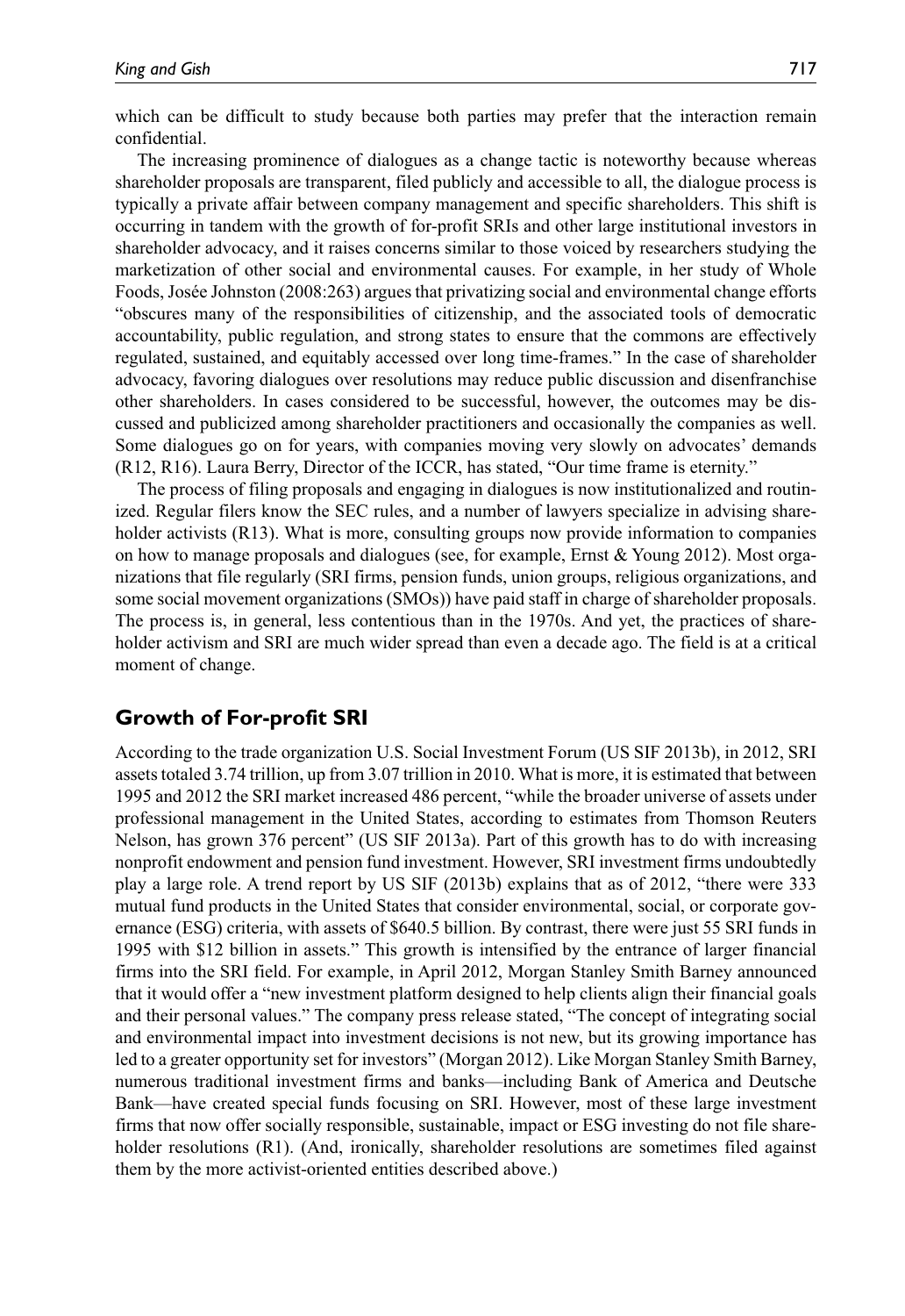The older, smaller SRI firms emphasize that their portfolios are better screened and that they are more active on behalf of their clients than firms offering SRI as one of many financial products/services. A research director for one of the smaller firms told us,

Bank of America will say "we can offer you a screened portfolio" and this is how we'll do it—we won't put you in tobacco and we can look for the best environmental performers; but it could be screens that are a little bit skin deep. So where if you go with one of the older firms [there's a] higher likelihood of getting companies in your portfolio that are really scrubbed with a finer, a more discerning, eye. (R1)

Even without the participation of the larger companies (that typically do not file proposals), as the SRI field has grown, SRI firms are filing a larger percentage of social shareholder proposals than in the past. While religious organizations filed the most proposals in the decades following the creation of the ICCR, over the past decade, SRI firms and pension funds have become comparatively more active. Paula Tkac's (2006) study of proposals filed 1992–2002 describes the beginning of this trend. While the total annual number of proposals submitted (an average of 257 per year) remained relatively stable during the period Tkac examined, there were notable changes in the percentage of proposals filed by the different types of entities. Religious organizations consistently filed the largest number of proposals each year during this period, but the filing pattern of SRI firms shifted dramatically, showing a sharp uptick beginning in 1999 (Tkac 2006). Prior to that, SRI firms filed far fewer proposals than religious groups. Yet by 2012, SRI mutual funds were lead filers on 27 percent of all social proposals. In 2013, they led 29 percent of filings, followed by pension funds (26 percent) and religious organizations (18 percent; Welsh and Passoff 2012, 2013). After decades of dominance by religious groups, shareholder activism is increasingly enacted and led by for-profit SRI firms.

## **How Social Movement Logic Shapes SRI and Shareholder Activism**

All actors considering themselves primarily "investors" (those who seek to better align their values with a desire for profit, that is, SRI firms, ICCR members, pension funds, certain NGOs) experience tensions between social justice ideals and profits. However, as for-profit firms become larger and more prevalent, questions about how to balance social justice with money making are increasingly relevant. For years, small SRI firms have sought to bridge these logics. What happens as these two logics collide? How do these different logics shape ideas and practices? There are at least three important ways social justice logic shapes current ideas and practices, including (1) the continued role of ICCR and other nonprofit organizations, in providing education and facilitating networking; (2) ongoing interactions between shareholder advocates, social movement activists, and NGOs; and (3) ideals of the key practitioners or "lifers" (gained or/and reinforced through their experiences in social justice activism).

## *Role of the ICCR and Other Nonprofit Organizations*

Movement-associated actors created important organizations that have influenced the development of responsible investing. One such organization, the Interfaith Center for Corporate Responsibility (ICCR), has grown and professionalized over the years; it provides a key mechanism through which the social justice and environmental concerns of the early movement continue to structure practices of the smaller SRI firms. An ICCR employee told us "ICCR puts social justice first. . . . ICCR wants to be the conscience of big business" (R12). Another (R19) explained, "ICCR is part of creating a structure, so that social justice and environmental sustainability are not forgotten."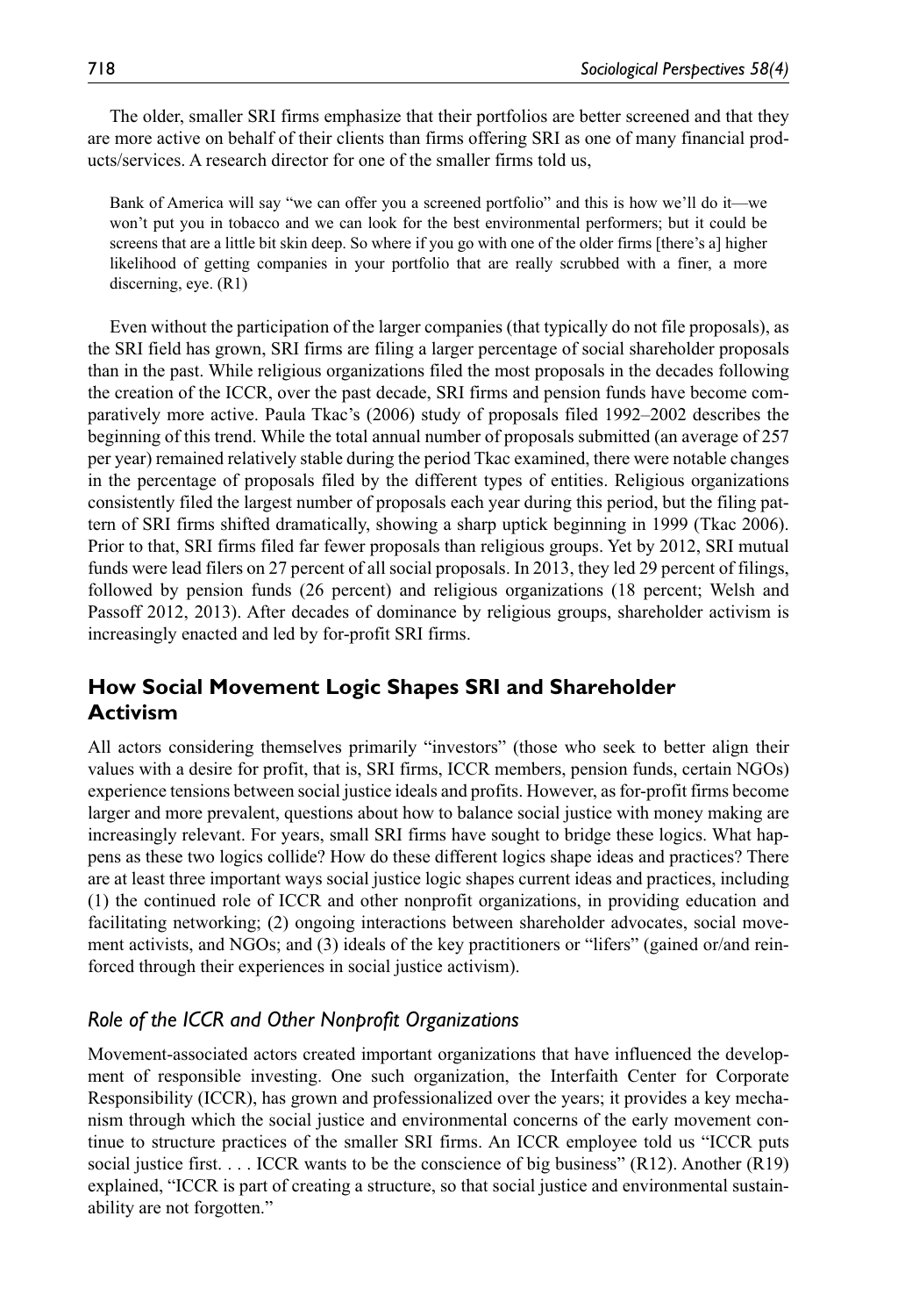ICCR provides a forum for education on current social and environmental issues. Its biannual meetings bring together all types of shareholder advocates to network and learn about current issues (R10, R17). The annual meeting attended by the first author (in 2009) included sessions on issues such as child labor in Uzbek cotton production, hydraulic fracturing, predatory lending, and health care reform. Sessions included a mix of information sharing and strategizing. In some cases, invited speakers gave informational presentations. Because some SRI firms are ICCR members, representatives from those firms attend these gatherings and thus keep abreast of current social justice issues. One practitioner put it this way: "The genius of ICCR . . . is that they build a common cause with that activist in Louisiana to raise issues about chemical pollution and the effect on the community by a company"  $(R17)$ .

ICCR also serves a networking function. At least 14 SRI firms are members of ICCR, and numerous people in the for-profit world of SRI have strong connections to the organization. Representatives from many of the approximately 300 ICCR member organizations meet regularly to share information and work together. One SRI firm employee (R10) told us,

If I don't have experience with one company—if I don't know the company culture—I can call Tim Smith [former ICCR Director] or someone and they'll say "oh no, you don't have to file a proposal with them—they'll talk, give so-and-so a call."

Most of the practitioners we interviewed remarked on the amount of collaboration between various organizations. A respondent (R10) explained that, "anybody who has been doing SRI for more than 10 years has worked with ICCR." Early on, ICCR developed a model whereby two or more entities, one of them the lead filer, submit resolutions jointly. "Everyone uses [the] ICCR model, which includes the idea of a lead filer with a coalition behind that leader" (R10). The model of a lead filer cofiling with other entities enables organizations to magnify their voice (R15). A representative from a religious organization told us it was helpful to partner with forprofit SRI firms as they have more research capacity (R9). Public pension funds and labor funds also coordinate with ICCR (R10). Such networking and cofiling may temper the logic of markets and profit for those involved in for-profit SRI.

In addition to ICCR, other nonprofit organizations constitute an institutional infrastructure for SRI firms and other investors. The Forum for Sustainable and Responsible Investment (US SIF—formerly the Social Investment Forum), cofounded in 1984 by Joan Bavaria, does research and provides information, education, and networking opportunities. Meanwhile, newer, more specialized organizations continue to be created to bring socially conscious investors together to learn about and work on social, environmental, and/or governance-related issues. Ceres (which some ICCR members and employees helped to create) provides a forum for investors interested in environment-related issues. Other organizations include the Investor Environmental Health Network, Investor Network on Climate Risk, and the Center for Political Accountability. These nonprofit organizations serve functions similar to ICCR, including networking, coordination, and education.

#### *Ongoing Interactions with Social Movement Actors and NGOs*

Shareholder activism/SRI continues to be shaped by its social movement/social justice history in its connections to other social movements, NGOs, and foundations. A shareholder advocate at an SRI firm (R1) explained,

. . . the core older group of practitioners—the smaller firms that have been at this for awhile . . . I think that we've always worked to varying extents with NGOs that are working on various campaigns . . . You're seeing it now most recently with the fossil fuel divestment movement. There's a great deal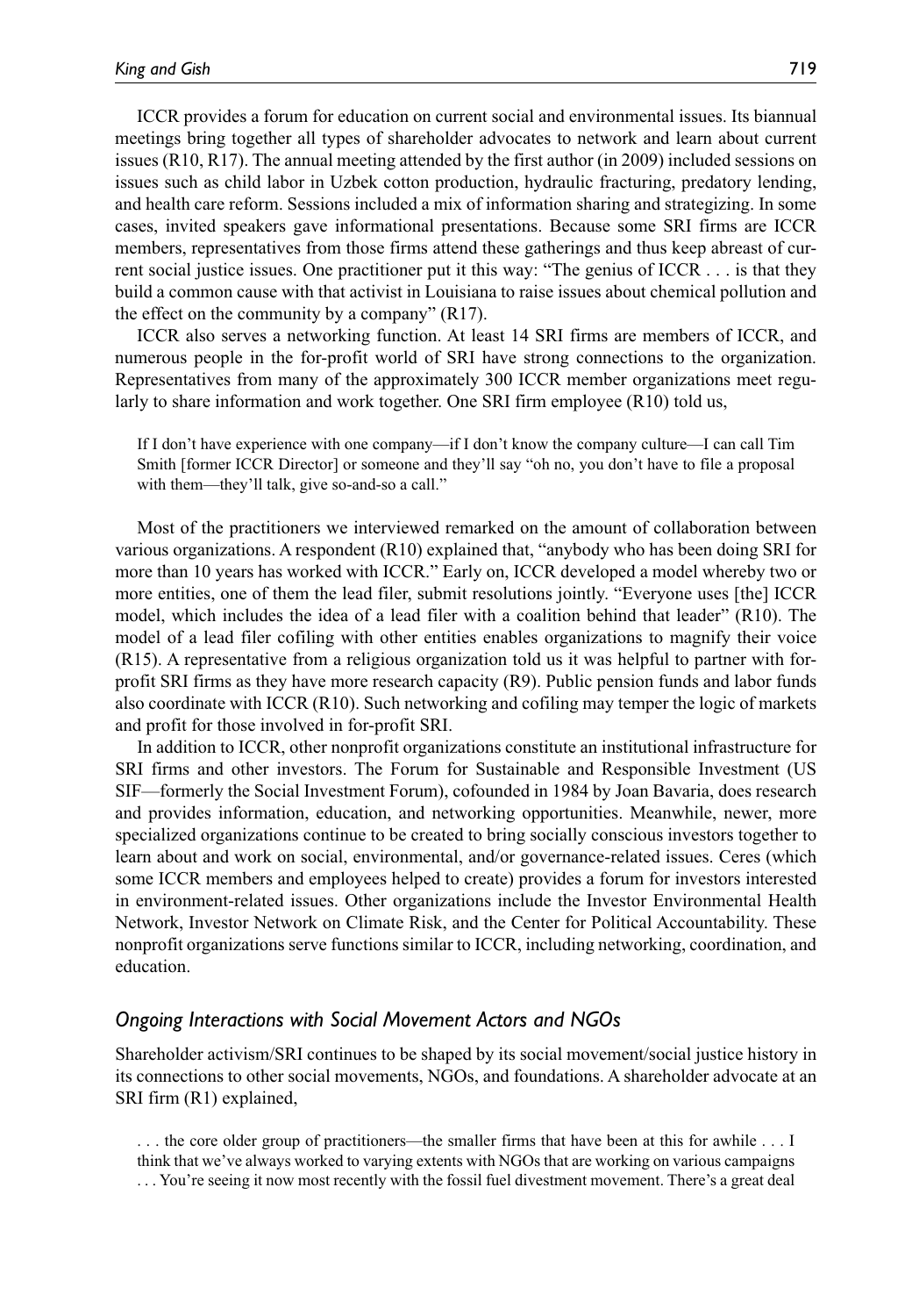of interaction on worker issues in the developing world—labor conditions, supply chain issues, factory conditions, Sudan divestment movement. Every few years there's sort of a refreshing of issues. We're not insulated from broader social movements.

As this piece is being written, students around the United States are calling on their colleges and universities to divest from fossil fuels. SRI firms engage with such activists. For example, Bill McKibben, a well-known environmental activist who promotes fossil fuel divestment, was one of the featured speakers at the annual meeting of US SIF in 2013.

Representatives from NGOs and progressive foundations regularly attend and speak at SRI conferences. The 2012 and 2013 SRI Conferences, for example, featured participants from the Environmental Defense Fund, Health Care without Harm, the National Congress of American Indians, and the River Network. A respondent explained,

There are a variety of reasons why NGOs and SRI firms interact so much in conferences. In many instances, the NGOs are issue experts drawn upon by SRI firms and coalitions. The NGOs have the most depth of knowledge on many issues of concern to the SRI community. . . . Many SRI firms have their own internal issue analysts, who are always hungry for more information to help them assess corporate activities. NGOs often provide a balance to corporate perspectives presented at . . . conferences as well as in dialogues. (R13)

Another reason NGO and SMO representatives attend SRI conferences is to inform practitioners about possible investment opportunities for their clients. A longtime SRI practitioner explained, "Part of the purpose of SRI is to get nonprofits connected to money. They want clients to learn about organizations that people could invest in and loan money to" (R22). Such organizations may be involved in a variety of efforts, such as the construction of low-income housing, community economic development projects, or microlending.

Regular interaction with representatives from NGOs and other nonfinancial movement organizations helps practitioners stay informed of current struggles and keeps representatives of SRI firms connected to current social justice and environmental work. The entry of new activists and new causes serves to keep the SRI/shareholder activism community, including many (or even most) of the for-profit players, grounded in social change work.

#### *Ideals of Longtime Practitioners*

A third way that social justice ideals continue to shape shareholder advocacy and SRI has to do with the individuals who do this work. Some practitioners have a deep commitment to social justice that was solidified through their participation in various activist causes (including but not limited to antiwar, civil rights, and anti-Apartheid). A shareholder advocate for an SRI firm (R1) explained, "I think there are a lot of people who are sort of lifers in this movement [for whom] their first concern is social justice." These "lifers" entered the field at different historical moments and have attempted to meld deep concerns for social justice with investment.

In a 2012 article in *Green Money Journal*, Robert Zevin, Chairman of Zevin Asset Management, describes the social justice work in which several shareholder activists and fund managers, including Bob Schwartz (a Wall Street Investor), Tim Smith (Boston Trust), and Wayne Silby (Founder of Calvert) engaged. Zevin writes,

. . . just about every colleague in the SRI movement of the late 1960's and early 1970's was a social activist at the time they were bringing the same issues into their work as investment professionals and as investors. And this was still very much the case in the 1980's when Joan Bavaria and Amy Domini brought their social commitments and multiple talents into the SRI community. (Zevin 2012)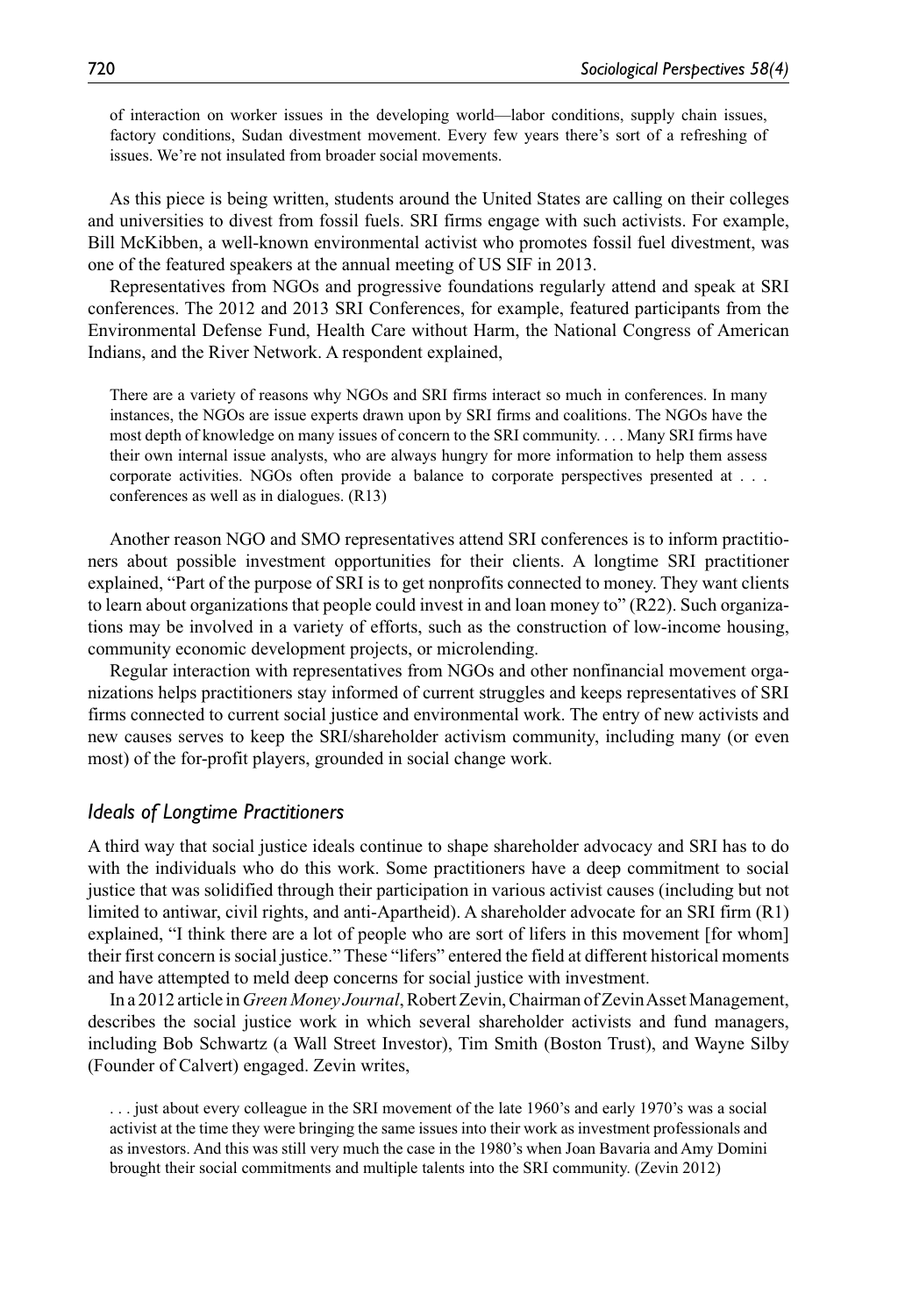In interviews, SRI practitioners cited their concern with social justice as a strong motivator for doing shareholder advocacy and SRI. An investment consultant told us, "We . . . got into this because of anti-Apartheid. Now we want to get on board with McKibben's plan to divest [from fossil fuels]" (R22). Another (R1) explained that most of the longtime SRI practitioners are "concerned with curbing corporate overreach—or however you want to call the bad externalities that corporations foist on society—environmental externalities or neglect or lack of corporate citizenship . . . ." Because they care deeply about social and environmental issues, they keep these concerns front and center. Zevin's concern is that this may fade as practitioners who do not have the activist experiences or ideals enter the field. Our respondents had various takes on the future of SRI and its social justice components. One (R14) worried that not only might the influence of longtime SRI practitioners fade but that the ICCR members are aging and not being replaced. This respondent also worried that there seems to be less activism in the country, in general, to complement SRI and shareholder activism:

. . . it's the aging of the Catholic clergy. ICCR is running out of steam . . . we were looking back at photos from the 1970s and 1980s and the nuns . . . had just gotten out of their habits and their religious clothes and some of them were in bell bottoms . . . and I'm looking at these and I'm thinking "so where are the young religious people today to join this movement and give it energy?" It's not happening. [And] . . . look at college campuses today—I look at young people and think "why aren't you all in the streets? You're turning into debt peons, we're destroying the planet!"

Another of our interviewees (R1) was more hopeful, citing the entrance into SRI, and the business world more generally, of young people with new degrees in sustainable or socially responsible business:

. . . there are sustainable MBA programs and certificates that you can get now and a lot of the young people get or already have their degrees from those programs. It's so much better integrated into some business school curriculums . . . I think they're better equipped to . . . do the market research. They're trained in market research, in finance . . . I love the sophistication that they bring.

Thus, multiple cohort effects are at play in the shifting field of SRI/shareholder activism. As the generation of social activists who founded the movement age, some have moved into forprofit SRIs even while maintaining their activist roots. However, a new generation of socially responsible investors, raised in a different social climate, bring new sets of business skills to the arena but may lack the social justice orientation of shareholder activism's pioneers.

#### **How Market Logic Shapes SRI and Shareholder Activism**

How have the logics of investment and capital accumulation shaped shareholder activism and SRI? Shareholder activists interact with businesses when they file resolutions, attend meetings, and engage in dialogues with company leaders. Over the years, almost all have accommodated to the culture and norms of business. Most practitioners we spoke with emphasized that they wanted to be taken seriously by business leaders and not be thought of simply as troublemakers. One practitioner (R2) explained, "We're not radicals, we're not trying to take the company down." This statement reflects a sentiment dominant among SRI practitioners and shareholder advocates. Although the shareholder activists of the 1960s and 1970s would almost certainly have considered themselves "radical" or extremely progressive, the dominant stance currently is that it is better to "fit in" to the business world and, to gain the ears of corporate leaders, only rock the boat minimally.

We discuss two important ways in which the logic of business and finance currently shapes shareholder advocacy/SRI. First, practitioners now consistently frame their demands in terms of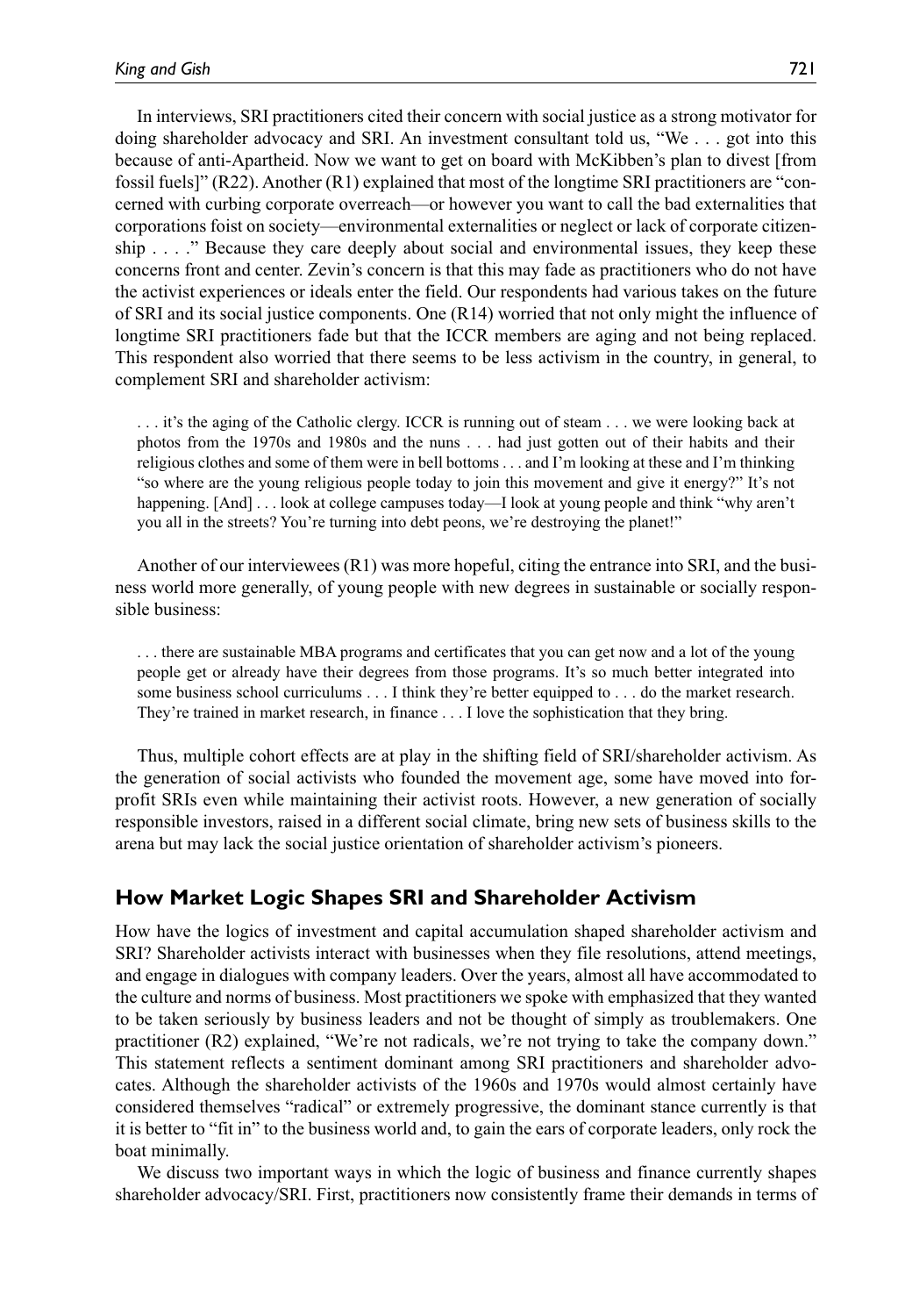the business case (arguing that social and environmental responsibilities contribute to the financial bottom line). Second, as more investors opt for SRI, and there is more competition among firms, SRI companies feel increased pressure to show that their portfolios yield good financial results.

#### *Making the Business Case*

Years of working with businesses taught shareholder advocates the efficacy of making "the business case." Simply put, this means trying to convince businesses to make changes not out of moral concerns but because the proposed changes will positively affect the financial bottom line. One shareholder advocate (R2) explained, "Unfortunately morality doesn't rule the day. You have to cite the business case." Another practitioner (R10) stated, ". . . we all use business case language. You can't just make the moral case, you have to explain the financial benefits . . . "A longtime shareholder advocate who currently works at an SRI firm (R17) described the transition to business-case framing, explaining that, in the 1970s,

. . . we tended to speak moral language—of what was right and just. . . . In early years on issues like South Africa or strip mining or whatever, we weren't about the business case. We were about, "Stop this abuse. End your complicity with Apartheid." . . . One company even said to us it was ships passing in the night. We're talking about the social and moral issues and they're talking about the business realities and these were two worlds that didn't intersect.

He recalled that a CEO once said to him, "You convinced me. But I'm representing the shareowners and, basically, we have to think of the business case together." Today, according to this practitioner, if the investment, financial, and business case is clear to large investors, they may in fact support social, environment, or governance changes if they can be shown to be in the company's business interest.8

However, there may be a serious potential downside to focusing too heavily on the business case. Some of those we interviewed mentioned the importance of other (nonfinancial) types of activism to complement SRI and shareholder activism. One respondent (R14) explained that to create change:

. . . you need the social unrest. You need investors to say, "see those people out there? They're coming after you. . . ." [The anti-Apartheid movement] was at the point where celebrities, politicians, grannies, ordinary people started lining up outside the South African embassy every day, day after day, to get arrested. There was legislation pending in Congress forcing divestment. That came out of the ground work laid by the investors, and mainly the faith-based investors, then it spread to the college campuses and so on.

That level of activism could be generated, according to this respondent, because it was easy to talk about the moral component of an issue like Apartheid. But the business case is different.

[O]nce you get into that complicated realm of economics . . . then you're out into the weeds and the nuance . . . it's hard to use that as an organizing core for a social activist campaign. If I had to explain to you why there's a risk to a coal company or a utility that's heavily dependent on coal, I have to go through a pretty long analysis that most people will get lost in by the third sentence. (R14)

Whatever the strategic pros and cons of business-case framing may be, in the case of longtime SRI practioners, adopting business-case language seems in no way to have diminished their commitment to social justice (although it is certainly possible that some issues could be dropped from their agendas if a business case for them cannot be made). Also, many practitioners are convinced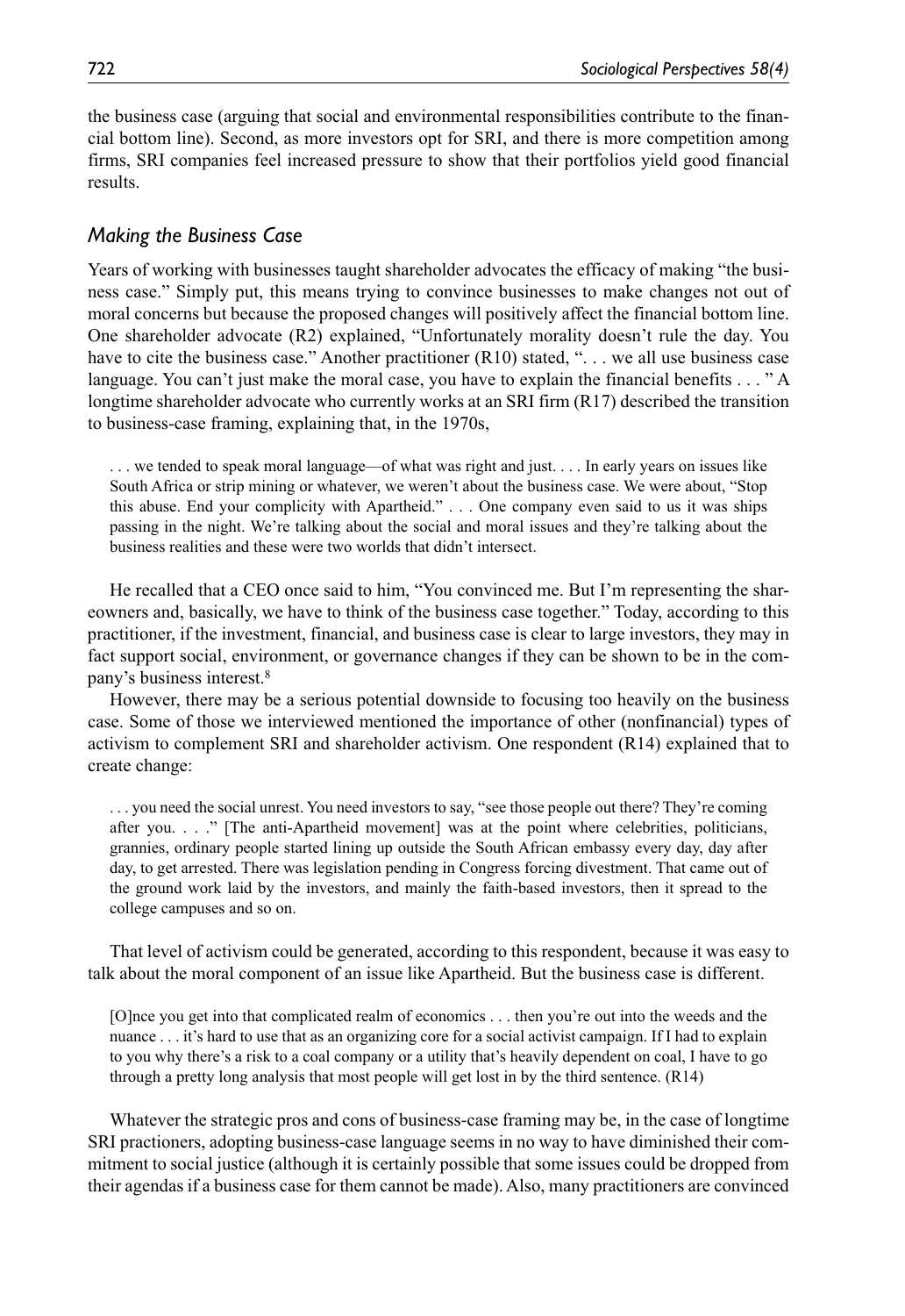that it is in fact in a company's long-term financial interest to adopt policies that are worker- and environment-friendly. A respondent (R17) explained,

What's changed a lot [is that] now whoever the sponsor or the advocate is of these issues is, we do speak the business case and it's not just an artifact, it's not just an artificial way of doing it—we can speak the business case and we can be convincing to other investors and to companies.

That same respondent gave an example of how the business-case frame has contributed to important changes in the field:

A perfect example of this creative tension is the proxy voting service ISS [Institutional Shareholder Services].9 ISS is only going to vote for something if it is convinced that it's in the long-term financial interests of the company. In the early days . . . they voted against everything . . . [Then] they began to understand the broader context of these discussions. They are now voting much more creatively and actively and supportively on many of these issues, but their criteria for voting is still if it is in the financial interest of the company. (R17)

#### *Profits and Benchmarks*

As for-profit entities, SRI firms need to make a profit by showing a good return on the investments of their clients. One of our respondents (R5) explained that in SRI, "there's a mix of ideals and marketing. . . . Everyone at some point has to say they will make money." This is the fundamental tension to which we have called attention, as externalizing costs onto workers and the environment creates profits for firms. On top of this, as more firms enter the field and SRI investing becomes increasingly mainstream, SRI companies may feel the need to show that they are competitive compared with others offering similar products or even compared with non-SRI companies. Firms often seek to show that their returns are competitive by trying to meet benchmarks such as the S&P 500 (see Hawken 2004). Achieving such returns may require holding companies that are less than ideal from an SRI perspective (R1). The desire to hold shares in profitable companies of all ilk may be one reason that divestment has largely fallen out of favor, while use of "engagement" (filing shareholder proposals, entering into dialogs) has flourished. An SRI practitioner told us, "If you talk to people in the SRI movement today, they do not want to hear about divestment because that means they have less product to sell" (R14). Instead, according to this respondent, firms would rather hold shares in potentially profitable companies and engage with those companies.

As SRI firms compete for clients, shareholder activism can become a product that distinguishes firms and "adds value." Paula Tkac (2006:7) speculates that the growth in shareholder activism by SRI firms beginning around 1999 "coincides with the bear market of 2000–2002. Socially responsible mutual funds may have turned to activism as a way to add value for investors when the return performance on the portfolios suffered." If Tkac is correct, this would be an example of how marketization shapes this practice. She believes the rise in the percentage of resolutions filed by SR mutual funds since 1999 is noteworthy. Socially responsible mutual funds

have a diverse strategy, splitting their proposal activity more evenly than pension funds across environmental issues, antidiscrimination, international conduct, and food/agriculture. Implicit in their choice of activism issues and targets is, of course, the motivation to invest in firms that are likely to perform well. (Tkac 2006:10)

Business scholar Arturo Salazar (2007) argues that mutual funds file shareholder resolutions to gain trust of their clients—because, in fact, they invest in many companies that engage in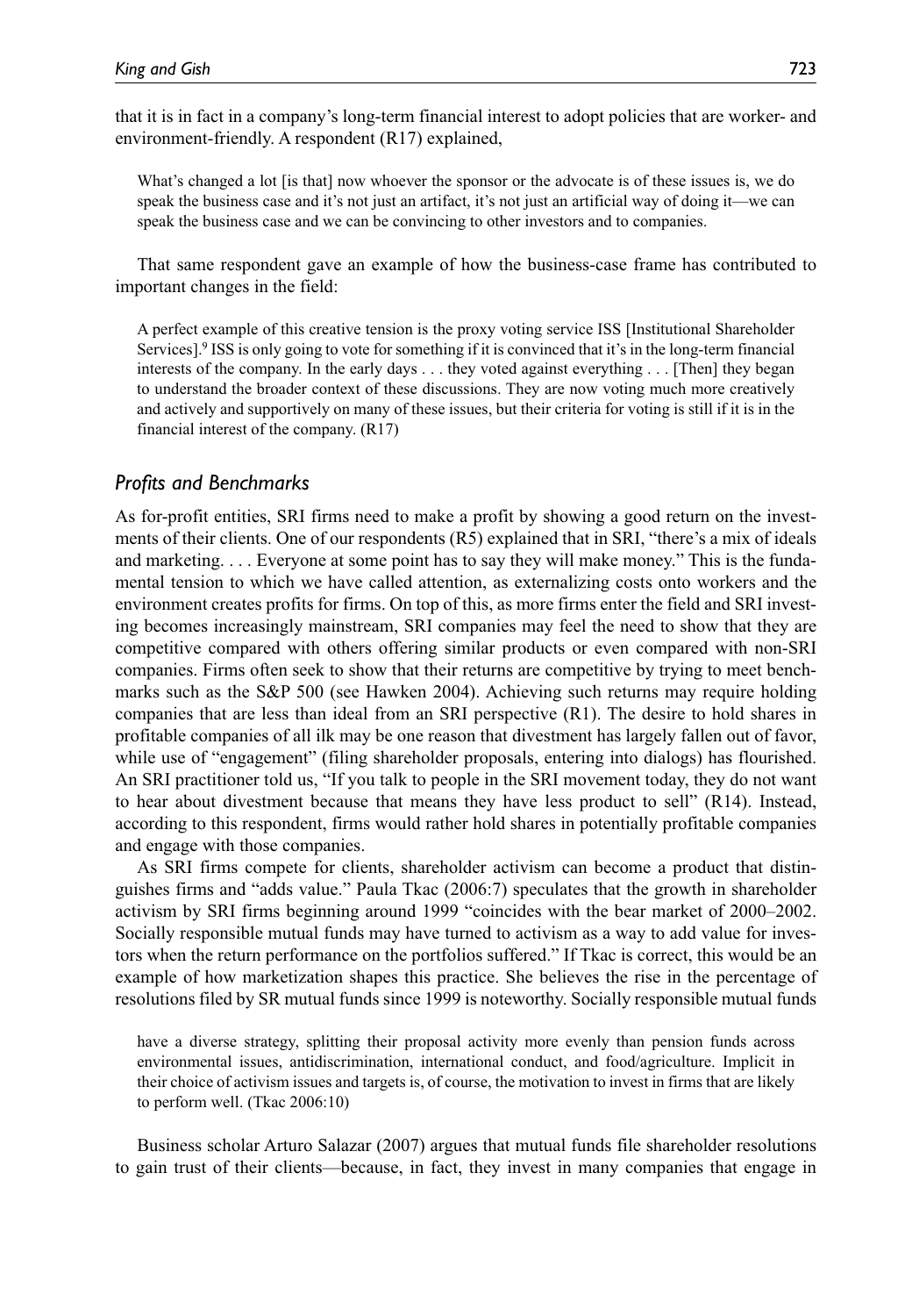practices of which their clients would not approve. Filing resolutions is a public act firms may use to indicate to clients they are socially responsible. Taken to an extreme, a focus on engagement in the absence of negative screens would allow SRI firms to invest in almost any company, the rationale being that the SRI firm will then "engage" with that company. This may in fact be what is often happening. In a study of SRI mutual funds around the world, Paul Hawken (2004:16–17) found that "[t]he screening methodologies and exceptions employed by most SRI mutual funds allow practically any publicly held company to be considered as an SRI portfolio company." As for-profit firms take up more space in the field of responsible investing, it stands to reason that profits and competitive returns will be increasingly important and will sometimes trump social justice ideals.

#### **Discussion and Conclusion**

For its pioneers, social shareholder activism was a means to social justice ends. SRI firms and other organizations then sought to blend social justice and profit. Today, as larger, diversified firms enter the SRI market, social and environmental issues become a means to financial profit ends.

We have focused mainly on how the older, smaller for-profit SRI firms voluntarily operate at the intersection of two logics. Greenwood et al. (2011:352) suggest exploring whether "organizations experiencing enduring and stable institutional complexity" (which derives from multiple and incompatible logics) "develop blended hybrid arrangements that, over time, become institutionalized *within* organizations and thus uncontested settlements . . . or, whether there is ongoing tension and contestation and continual reflexivity . . . ." SRI firms are hybrid entities similar to the for-profit microlending organizations described by Battilana and Dorado (2010). These firms helped create a new way to think about investing—a new way to calculate risk—that involves considering social and environmental criteria. This is a hybrid arrangement that is almost uncontested in SRI firms. But these organizations are far from settled or static.

Practitioners engage in reflexivity about their practices, questioning, for example, the future of the industry (as indicated by Robert Zevin's presentation quoted in the opening paragraph of this article), continually assessing and reassessing progress and strategies, and constantly evolving new frames (e.g., from "SRI" to "ESG" to "Impact" investing—R22). Almost all our respondents alluded to tensions created by competing logics. The tension manifests between shareholder activists and the companies they target, between SRI investors and other organizations in the field (such as proxy-voting services), and even between practitioners themselves.

These tensions play out regularly. As allowed by SEC rules, companies regularly omit social shareholder resolutions from proxy ballots when possible (see Welsh and Passoff 2013). If companies engage in dialogues with shareholder activists, it can be quite challenging to reach agreements (R7, R8, R9, R15). A respondent described tensions internal to SRI organizations and the field of SRI as a whole:

. . . there's a tension between those who got into this from the social activism end, for whom investment was leveraged to accomplish social activism—people who care about environment, human rights, labor rights—and [those more interested in profit]. I won't call it a fault line but there's a tension within the SRI movement over that. (R14)

Most practitioners at SRI firms choose to operate at the intersection of competing logics. They *want* to hear from activists and *want* to engage with companies in dialogues, although the task of incorporating both logics into a coherent set of ideas and practices is challenging. Willingness to position themselves in this uncomfortable space has allowed many smaller SRI firms to balance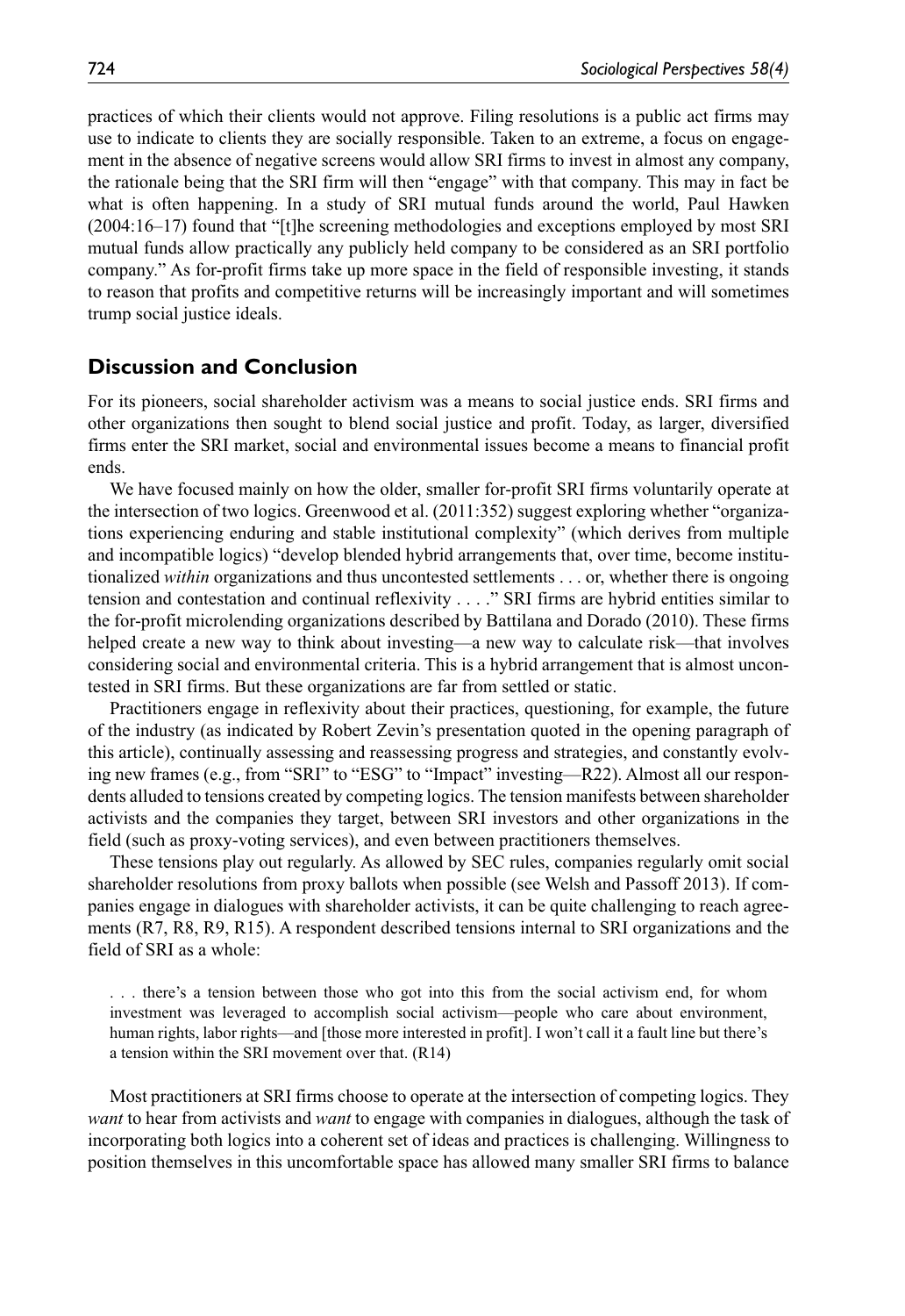and incorporate competing logics. It is precisely the tension between the social justice logic and the logic of capital accumulation that has led to innovations in how to think about and perform responsible investing.

However, to grow as an industry, SRI has to show profits to attract more investors, who may want to be socially responsible but who also want good returns. As SRI grows—and it is growing fast—will it be able to persist in combining both logics to the extent that it has typically done thus far? Interestingly, the pull of both social justice and market logics may be intensifying. From the business side, there is more competitive pressure as more firms offer SRI/ESG options. From the social and environmental justice side, there is more information available, and clients have higher expectations of SRI funds than in the past. A longtime practitioner (R1) told us that as SRI has become more sophisticated, she feels the tensions between the competing logics more intensely.

I think the standards for companies to be in an SRI portfolio have risen a lot over the years because the tools to analyze and think about corporate responsibility have become more sophisticated and also social expectations—society wide—have risen. When I first started doing this in the early 1990s you'd look at a large company and there were just a handful of screens . . . [and] . . . except in really exceptional cases you weren't looking too closely . . . [For example] the environmental standards have risen dramatically . . . it's not just how low, how small, is a company's own operational footprint, it's the footprint of their suppliers, it's their environmental footprint, it's their lobbying profile . . . we're measuring a broader set of criteria [now].

Shareholder activist Robert Zevin has stated,

SRI will continue to grow in its share of total invested money in the US and in the world. . . . As it penetrates more conventional financial institutions, it may well be diluted in various ways, which is why it is so important to keep the primary focus on the achievement of social change rather than moral purity or investment returns, as desirable as they may also be. (Quoted in Baue 2004)

As noted above, research has shown that when the competing logics of social justice and market intersect, market and profit logic typically dominates. Daniel Nyberg and Christopher Wright (2013) describe how sustainability managers in large companies must constantly negotiate compromises. Like SRI practitioners, sustainability managers often use business-case language to justify environmental protections. At other times, however, they accept or articulate a concept of sustainability that is less about environmental concerns and more about sustainability of the business. Yet, with marketization or corporatization of social change efforts (whether it is organics, fair trade, or responsible investing), some aspects (even if in weaker forms) of social and environmental justice ideas and practices may persist even in the marketized or corporatized forms.

As practiced by the older for-profit SRI firms, SRI/shareholder advocacy continues to be partially shaped by the institutions and ideals developed throughout its history as a movement to rein in corporate power. Shareholder activists concerned with social and environmental issues have created new ways of thinking about investments, such as using financial capital to "do good" when possible, refusing to invest in companies engaging in activities deemed particularly egregious, or/and raising awareness and seeking policy changes on issues deemed problematic. In doing so, they have created both a market for products and services they developed and a hybrid institutional form—investment firms that consider both the financial bottom line as well as social, environmental, and corporate governance issues. The reframing of SRI as "ESG" investing (the argument that taking social, environmental, and governance issues into account is good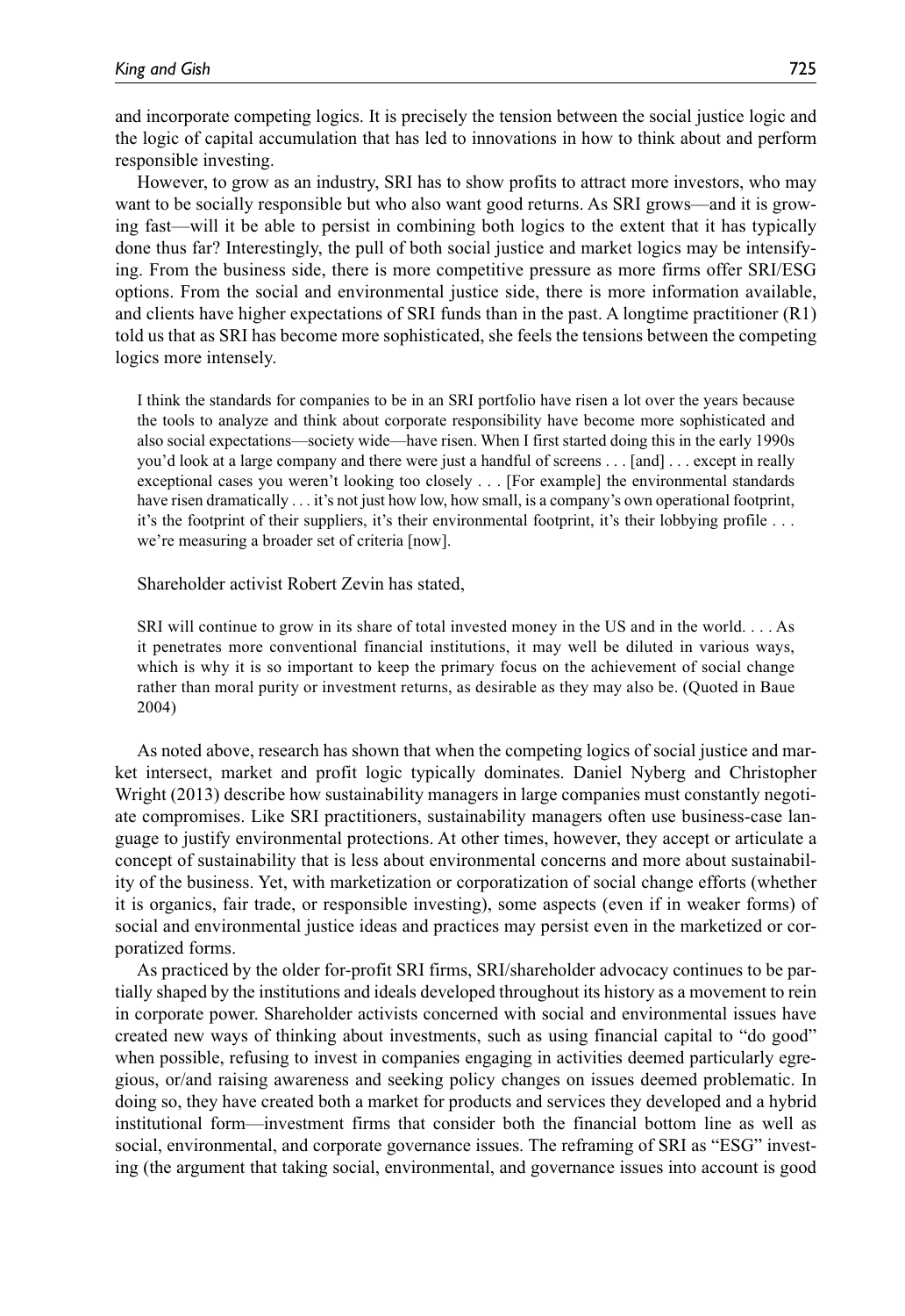for the financial bottom line) has allowed institutions with fiduciary responsibility, such as pension funds, to take social and environmental issues into consideration and participate as shareholder activists. One respondent explained, "This is a movement that's in the process of recreating financial analysis" (R14). However, as this hybrid form of financial analysis gains traction, the movement may risk co-optation by corporate entities, as Jaffee and Howard (2010) describe in the case of organics and fair trade.

Corporations and financial institutions operate under a logic of profit in the interest of shareholder value, measured in financial terms. SRI practitioners have not fundamentally altered this logic. However, they *have* influenced the way financial risk is conceptualized and calculated among an ever-growing set of investors. In addition, they put companies on alert that their practices may be publicly questioned or challenged.

Most of the respondents with whom we spoke had few illusions that their efforts were sufficient to create the magnitude of social and environmental change to which they ultimately aspire. They understand their work to be part of a larger set of efforts that include on-theground activism, work by social movement organizations and NGOs, and, ideally, governmental oversight and regulation. However, neoliberal ideology has resulted in governmental retraction, and some SRI advocates question the efficacy of responsible investing alone—without the possibility or the threat of government action. A longtime practitioner at an SRI firm stated,

I'm not sure investors, as investors, are going to be able to make the societal change that's necessary to protect Planet Earth from the kind of environmental destruction we're facing. And yet if people define themselves that way it's the only way you're going to get them to play. You can't get them out of that space and invite them to be part of a social movement. (R17)

Our research calls attention to ways in which social movements may develop over time. Just as they may be professionalized, institutionalized, and sometimes co-opted, movements may also turn into "hybrid" for-profit businesses even while continuing to seek social change. As has been the case (at least to some extent) with fair trade and organic agriculture, some movement practices have the potential to become for-profit endeavors. We have pointed to the tensions that emerge from such transformations and examined how social change ideas and practices shape or are reshaped by for-profit logic.

Although we have sought to show how social justice ideas and practices have been maintained in a very particular for-profit arena, we do not mean to imply that market solutions are inevitable or desirable, as they tend to depoliticize issues by removing them from democratic processes (see Johnston 2008; Soederberg 2009). For example, we explained how the move toward using dialogue, which typically happens behind closed doors, reduces the possibility of public oversight of the shareholder advocacy process.

Pache and Santos (2010) note that there are representatives of logics within organizations and that some have more power than others, leading to a *prioritization of logics*. This question of how logics of profit and justice get prioritized in small SRI firms as they compete with larger players (Bank of America, Deutsche Bank, and others), and also how both logics manifest (if at all) in the large, diversified firms that now offer ESG products, would be an interesting avenue for further research. Future research also might investigate the role of professional degree programs, such as sustainable MBAs, in creating and maintaining "hybrid" frames such as ESG investing. As social movements are increasingly marketized and corporatized, it is important to continue to study how competing logics operate. We hope researchers will continue to investigate both the power of market logic and how progressive ideals and practices—social justice logics—may persist in for-profit organizations.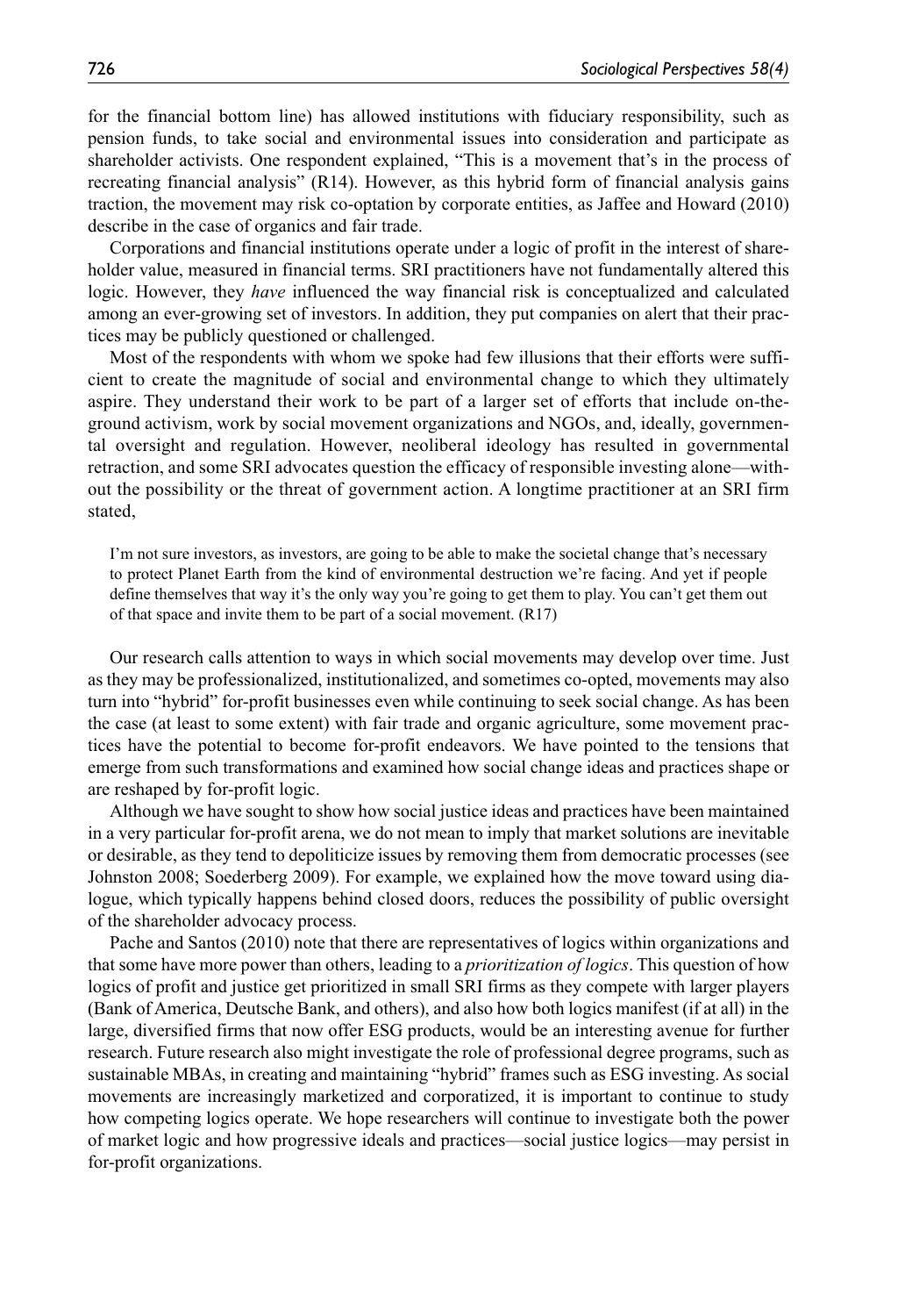## **Appendix**

Description of Respondents.

| Respondent      | Description                                 |
|-----------------|---------------------------------------------|
| R1              | Shareholder Advocate, SRI Firm              |
| R <sub>2</sub>  | Shareholder Advocate, Religious             |
| R <sub>3</sub>  | <b>ICCR Staff Member</b>                    |
| R <sub>4</sub>  | Shareholder Advocate, SMO                   |
| R <sub>5</sub>  | Shareholder Rights Volunteer                |
| R <sub>6</sub>  | Director, Shareholder Advocate Organization |
| R7              | Researcher, NGO                             |
| R <sub>8</sub>  | Corporate Secretary                         |
| R <sub>9</sub>  | Shareholder Advocate, Religious             |
| <b>R10</b>      | Legal Counsel, SRI Firm                     |
| R11             | Shareholder Rights Volunteer                |
| R <sub>12</sub> | <b>ICCR Staff Member</b>                    |
| R13             | Legal Counsel, Independent                  |
| R14             | Consultant, NGO                             |
| <b>R15</b>      | Shareholder Advocate, SRI Firm              |
| <b>R16</b>      | <b>ICCR Staff Member</b>                    |
| <b>R17</b>      | Shareholder Advocate, SRI Firm              |
| <b>R18</b>      | Consultant, Nonprofit Organization          |
| <b>R19</b>      | <b>ICCR Staff Member</b>                    |
| R <sub>20</sub> | Independent Shareholder Activist            |
| <b>R21</b>      | Consultant, Affiliate of Academic Institute |
| R <sub>22</sub> | Investment Consultant, SRI Firm             |

*Note.* SRI = socially responsible investing; ICCR = Interfaith Center for Corporate Responsibility.

#### **Acknowledgments**

Thanks to the 5-College Social Movement Group (especially Velma Garcia, Julie Busa, and Marc Steinberg), Suzanne Gottschang, and Jane Austin for their comments and suggestions.

#### **Authors' Note**

A previous version of this article was presented at the SASE Annual Meeting in Madrid, June 2011.

#### **Declaration of Conflicting Interests**

The author(s) declared no potential conflicts of interest with respect to the research, authorship, and/or publication of this article.

#### **Funding**

The author(s) received no financial support for the research, authorship, and/or publication of this article.

#### **Notes**

- 1. SRI typically stands for "socially responsible investing"—the conference, however, rebranded SRI as "sustainable, responsible, impact investing."
- 2. And see Michael Lounsbury, Marc Ventresca, and Paul M. Hirsch (2003) and Hayagreeva Rao (2009) on how social movements play a role in the creation (or inhibition) of markets.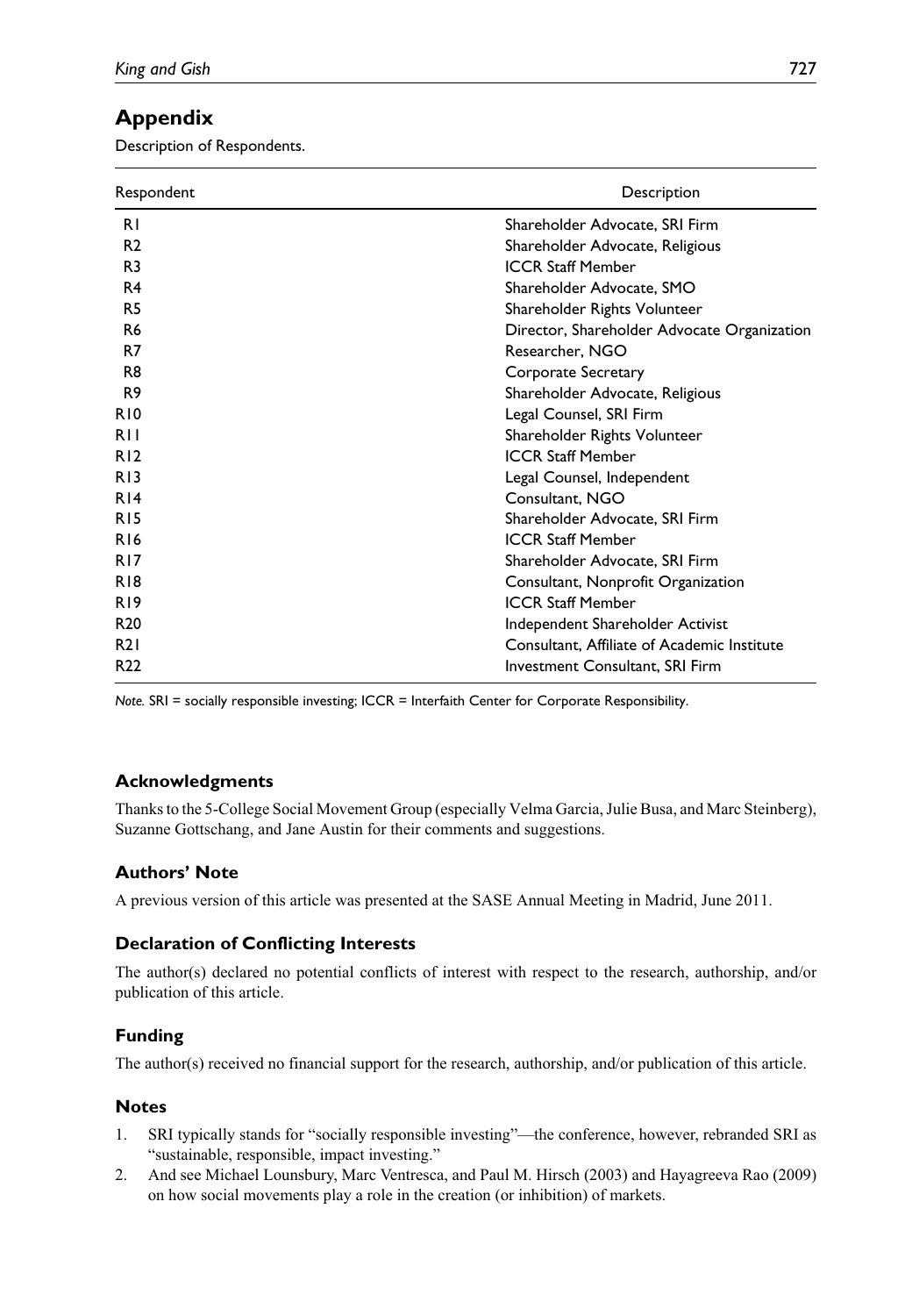- 3. Social and environmental issues with which shareholder activists are typically concerned include labor and human rights, political spending, climate change, natural resource management, and environmental toxins (Welsh and Passoff 2012).
- 4. We use the term *hybrid* in two ways. First, most of the older and smaller SRI firms are "hybrids" in that they seek to bridge two competing logics, similar to the hybrid (for-profit) microlending firms described by Battilana and Dorado (2010). Second, we refer to a hybrid form of investing that incorporates social and environmental issues and corporate governance into analyses of companies' risk and long-term profit potential.
- 5. The first author attended a weeklong annual meeting of the Interfaith Center on Corporate Responsibility (ICCR) in 2009, two student conferences on responsible investing (Responsible Endowment Coalition—Spring 2008 and Spring 2009), and two trade conferences ("Integrating ESG," June 2009, and the SRI Conference, October 2012). These conferences were selected to provide insight into the different positions in the "SRI" field, as such positions affect perceptions and action (Bourdieu and Wacquant 1992; Fligstein and McAdam 2011).
- 6. While positive screening involves seeking out companies that are socially and environmentally responsible, negative screening is similar to divestment, in that it entails *not* holding shares of companies deemed irresponsible.
- 7. What constitutes "social, environmental, and governance" is somewhat subjective and different organizations collecting information on resolutions sometimes have slightly different numbers.
- 8. "Business case" framing has been especially important in that it has allowed organizations that have a fiduciary responsibility—such as pension funds—to become active shareholder advocates. Large pension funds such as the California Public Employees Pension System or the New York City Employees Retirement System (NYCERS) now routinely file shareholder resolutions and engage in dialogues with companies on social and environment-related issues (see Welsh and Passoff 2013). This is possible because these funds can make the argument that their requested changes are in the best financial interest of their members. Thus, for example, in the early 1990s, NYCERS was able to be an active participant in a successful campaign to bar sexual orientation discrimination at Cracker Barrel. The pension fund and other shareholder activists could claim that sexual orientation discrimination was ultimately bad for business and the bottom line.
- 9. ISS is a service for institutional shareholders that offers analysis of companies and advice on how to vote on proxy ballots.

#### **References**

Alinsky, Saul D. 1971. *Rules for Radicals: A Primer for Realistic Radicals*. New York: Random House.

- Baue, William. 2004. "Robert Zevin, a Father of Socially Responsible Investing." *Sustainability Investment News*, January 9. Retrieved January 9, 2004 ([http://dev.socialfunds.com/news/article.cgi/article1311.](http://dev.socialfunds.com/news/article.cgi/article1311.html) [html\)](http://dev.socialfunds.com/news/article.cgi/article1311.html).
- Battilana, Julie and Sylvia Dorado. 2010. "Building Sustainable Hybrid Organizations: The Case of Commercial Microfinance Organizations." *Academy of Management Journal* 53 (6): 1419-1440.
- Blee, Kathleen and Verta Taylor. 2002. "The Uses of Semi-Structured Interviews in Social Movement Research." In Bert Klandermans and Suzanne Staggenborg, eds., *Methods in Social Movement Research*, pp. 92-117. Minneapolis: University of Minnesota Press.
- Bourdieu, Pierre and Loïc Wacquant. 1992. *Invitation to Reflexive Sociology*. Chicago: The University of Chicago Press.
- Burchell, Jon and Joanne Cook. 2006. "Assessing the Impact of Stakeholder Dialogue: Changing Relationships between NGOs and Companies." *Journal of Public Affairs* 6:210–27.
- Dauvergne, Peter and Genevieve LeBaron. 2014. *Protest, Inc.: The Corporatization of Activism*. Malden, MA: Polity Press.
- Ernst and Young. 2012. *Four Key Trends of the 2012 Proxy Season: Engagement Drives Change*. Ernst & Young, LP.
- Fligstein, Neil and Doug McAdam. 2011. "Towards a Theory of Strategic Action Fields." *Sociological Theory* 29:1–26.
- Greenwood, Royston, Mia Raynard, Farah Kodeih, Evelyn R. Micelotta, and Michael Lounsbury. 2011. "Institutional Complexity and Organizational Responses." *The Academy of Management Annals* 5(1): 317-371.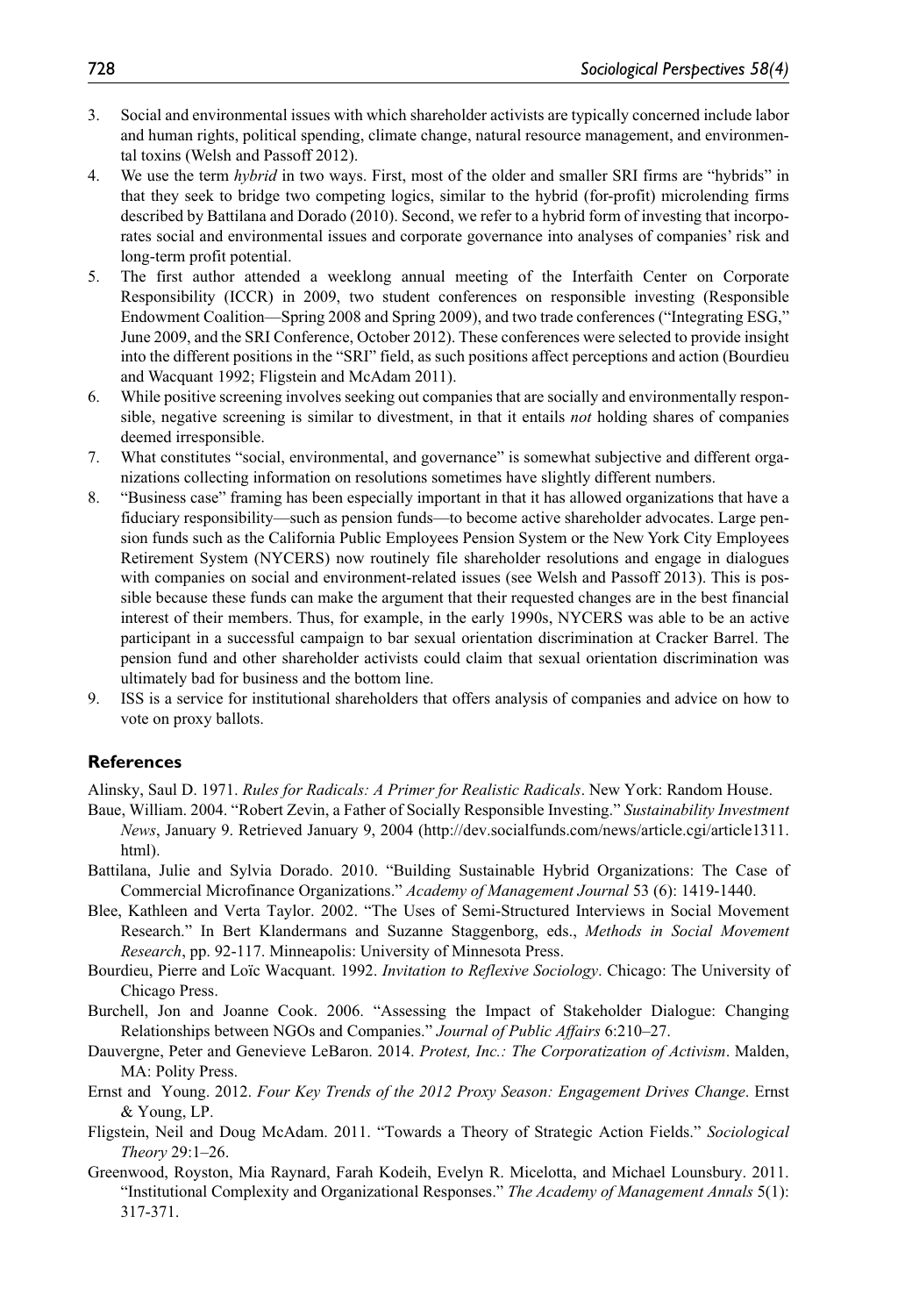- Guthman, Julie. 2004. *Agrarian Dreams: The Paradox of Organic Farming in California*. Berkeley, CA: University of California Press.
- Hawken, Paul. 2004. *Socially Responsible Investing: How the SRI Industry Has Failed to Respond to People Who Want to Invest with Conscience and What Can Be Done to Change It*. Sausalito, CA: Natural Capital Institute.
- Interfaith Center for Corporate Responsibility. 2009. "'Functional Ecumenism': Tim Smith and Mike Crosby Tell the Founding Story of ICCR." *Podcast*, August 21. Retrieved August 21, 2009 ([https://](https://itunes.apple.com/us/podcast/interfaith-center-on-corporate/id320522090) [itunes.apple.com/us/podcast/interfaith-center-on-corporate/id320522090\)](https://itunes.apple.com/us/podcast/interfaith-center-on-corporate/id320522090).
- Jaffee, Daniel. 2012. "Weak Coffee: Certification and Co-optation in the Fair Trade Movement." *Social Problems* 59(1):94–116.
- Jaffee, Daniel and Philip H. Howard. 2010. "Corporate Cooptation of Organic and Fair Trade Standards." *Agriculture and Human Values* 27(4):387–99.
- Johnston, Josée Johnston. 2008. "The Citizen-consumer Hybrid: Ideological Tensions and the Case of Whole Foods Market." *Theory and Society* 37(3): 229-70.
- King, Samantha. 2006. *Pink Ribbons, Inc.: Breast Cancer and the Politics of Philanthropy*. Minneapolis, MN: University of Minnesota Press.
- Lee, Min-Dong Paul, and Michael Lounsbury. 2011. "Domesticating Radical Rant and Rage: An Exploration of the Consequences of Environmental Shareholder Resolutions on Corporate Environmental Performance." *Business & Society* 50(1):155–88.
- Lichterman, Paul. 2002. "Seeing Structure Happen: Theory-Driven Participant Observation." In Bert Klandermans and Suzanne Staggenborg, eds., *Methods of Social Movements Research*, pp. 118–145. Minneapolis: University of Minnesota Press.
- Logsdon, Jeanne M. and Harry J. Van Buren, III. 2008. "Justice and Large Corporations: What do Activists Shareholder Want?" *Business & Society* 47(4):523–48.
- Logsdon, Jeanne M., J. Harry, and Buren Van, III. 2009. "Beyond the Proxy Vote: Dialogues Between Shareholder Activists and Corporations." *Journal of Business Ethics* 87: 353– 365.
- Lounsbury, Michael. 2005. "Institutional Variation in the Evolution of Social Movements: Competing Logics and the Spread of Recycling Advocacy Groups." Pp. 73–95 in *Social Movements and Organizational Theory*, edited by G. Davis, D. McAdam, W. Richard Scott, and M. N. Zald. New York: Cambridge University Press.
- Lounsbury, Michael, Marc Ventresca, and Paul M. Hirsch. 2003. "Social Movements, Field Frames and Industry Emergence: A Cultural-Political Perspective on U.S. Recycling." *Socio-Economic Review* 203(1):71–104.
- Marens, Richard. 2008. "Going to War with the Army You Have: Labor's Shareholder Activism in an Era of Financial Hegemony." *Business & Society* 47(3):312–42.
- Martin, Justin. 2002. *Ralph Nader: Crusader, Spoiler, Icon*. Cambridge, MA: Basic Books.
- Massie, Robert Kinloch. 1997. *Loosing the Bonds: The United States and South Africa in the Apartheid Years*. New York: Doubleday.
- Mathiasen, Carolyn. 2013. *2013 Proxy Season Preview: Environmental and Social Issues*. Institutional Shareholder Services. ([http://www.issgovernance.com/library/environmental-social-issues-2013-proxy](http://www.issgovernance.com/library/environmental-social-issues-2013-proxy-season-preview/)[season-preview/](http://www.issgovernance.com/library/environmental-social-issues-2013-proxy-season-preview/)).
- Morgan, Stanley. 2012. *Morgan Stanley Smith Barney Announces Launch of Investing with Impact Platform*. Press Release. April 26 [\(http://www.morganstanley.com/about/press/articles/8d25155d-790c-4926](http://www.morganstanley.com/about/press/articles/8d25155d-790c-4926-be23-dd559696b3b7.html) [be23-dd559696b3b7.html](http://www.morganstanley.com/about/press/articles/8d25155d-790c-4926-be23-dd559696b3b7.html)).
- Nickel, Patricia M. and Angela M. Eikenberry. 2009. "A Critique of the Discourse of Marketized Philanthropy." *American Behavioral Scientist* 52:974–89.
- Nyberg, Daniel and Christopher Wright. 2013. "Corporate Corruption of the Environment: Sustainability as a Process of Compromise." *British Journal of Sociology* 64(3):405–24.
- O'Rourke, Anastasia. 2003. "A New Politics of Engagement: Shareholder Activism for Social Responsibility." *Business Strategy and the Environment* 12:227–39.
- Pache, Anne-Claire and Filipe M. Santos. 2010. "When Worlds Collide:The Internal Dynamics of Organizational Responses to Conflicting Institutional Demands." *Academy of Management Review* 35(3), 455-476.
- Pellow, David N., Allan Schnaiberg, and Adam Weinberg. 2000. "Putting the Ecological Modernisation Thesis to the Test: The Promises and Performances of Urban Recycling." *Environmental Politics* 9(1):109–37.